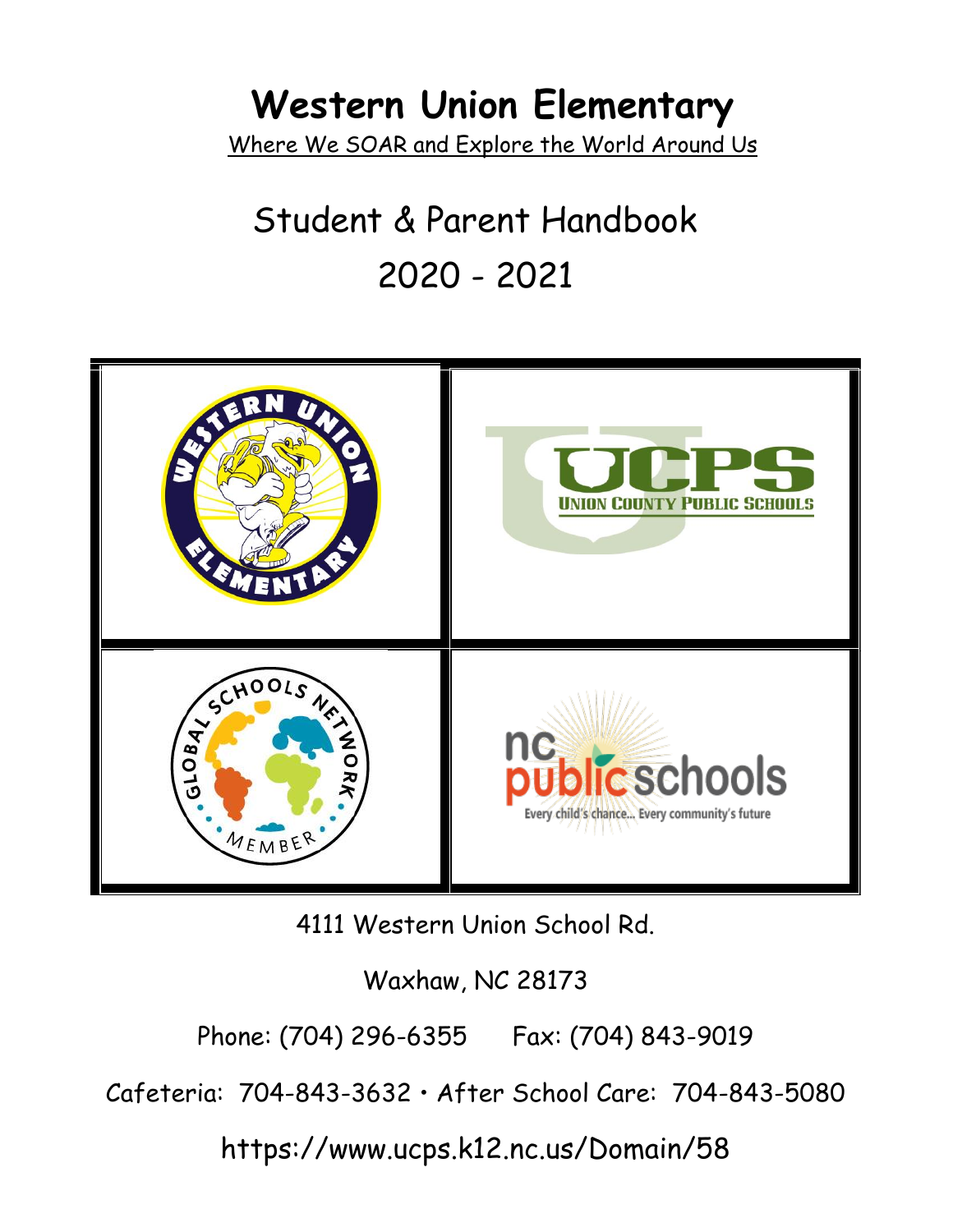

### Western Union Elementary

4111 Western Union School Rd. Waxhaw, NC 28173 "Home of the Eagle – Rocky"

**\_\_\_\_\_\_\_\_\_\_\_\_\_\_\_\_\_\_\_\_\_\_\_\_\_\_\_\_\_\_\_\_\_\_\_\_\_\_\_\_\_\_\_\_\_\_\_\_\_\_\_\_\_\_\_\_\_\_\_\_\_\_\_\_\_\_\_\_\_\_\_\_\_\_\_**

Kristi Williford - Principal **704-296-6355** Suzanne Thompson - Asst. Principal

#### Dear Parents,

Welcome to the 2020 - 2021 school year! This will be a year like no other in my 24-year career. While some things have changed and there may still be some unknowns, what I do know is that the staff at Western Union Elementary is committed to ensuring the safety and well-being of every child while engaging them in lessons to help them grow as a learner. We are going to continue to build excitement in our students through global, STEM lessons and activities as well as provide social and emotional supports throughout the day. While things at school may look different than ever before, we are still the Western Union Eagle Family! We will continue to work together to meet the needs of our school community. We ask that you remain flexible and understanding as we continue to go through uncharted territory with new guidelines from the state due to Covid-19.

This handbook is designed to keep you informed of several policies and procedures of Western Union Elementary and those of the Union County School System. Although a few selected policies are included in this handbook, all school board policies could be found on the UCPS website at [http://www.ucps.k12.nc.us/.](http://www.ucps.k12.nc.us/) Please also refer to the UCPS publication 2020 - 2021 Student Code of Conduct for student related district policies that you may find helpful.

Our accomplishments as a school community could not be possible without the hard work of students, the preparedness of teachers and the level of parental support. As you know, your direct involvement in your child's education does more to determine their academic success than just about any other indicator. At WUES, we recognize that parental involvement comes in many forms. I encourage good communication between you and your child's teachers through notes, calls or email messages.

I know that with your support, we will continue to be able to make things happen for our students and I look forward to a great year! Please know that I am here for you and your child. If you have something on your mind or need help with a situation please give me a call to talk or an email.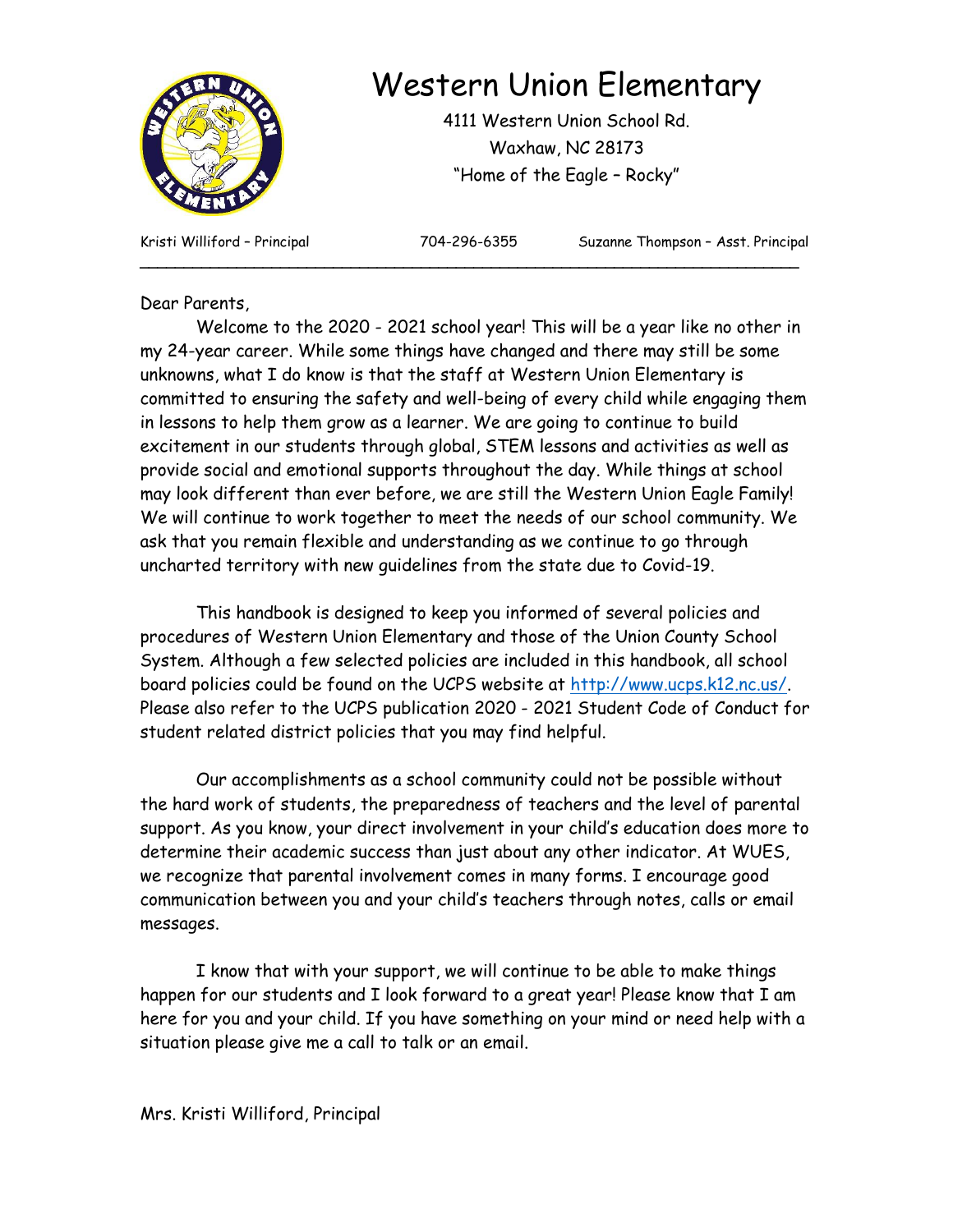

# WESTERN UNION ELEMENTARY

# **Vision Statement**

We envision an innovative and inspiring learning environment where all students receive an individualized, quality education which optimizes their gifts while challenging them to succeed. We will cultivate a thriving school where our community has pride and a vested interest in the achievements of all.

# **Mission Statement**

WUES empowers students to be responsible citizens and life-long learners by providing a nurturing environment that supports creativity, critical thinking and active learning.

**School Colors**: Royal Blue and White **School Mascot**: "Rocky" the Eagle

# **Introduction**

This handbook has been developed to be a quick reference for students and parents. These guidelines are to help answer questions you might have about our school. We believe that good communication between home and school is essential for success. Read and discuss this handbook with your child and contact us if we can help in any way. Also, reference the UCPS Student Code of Conduct publication guide and discuss as needed.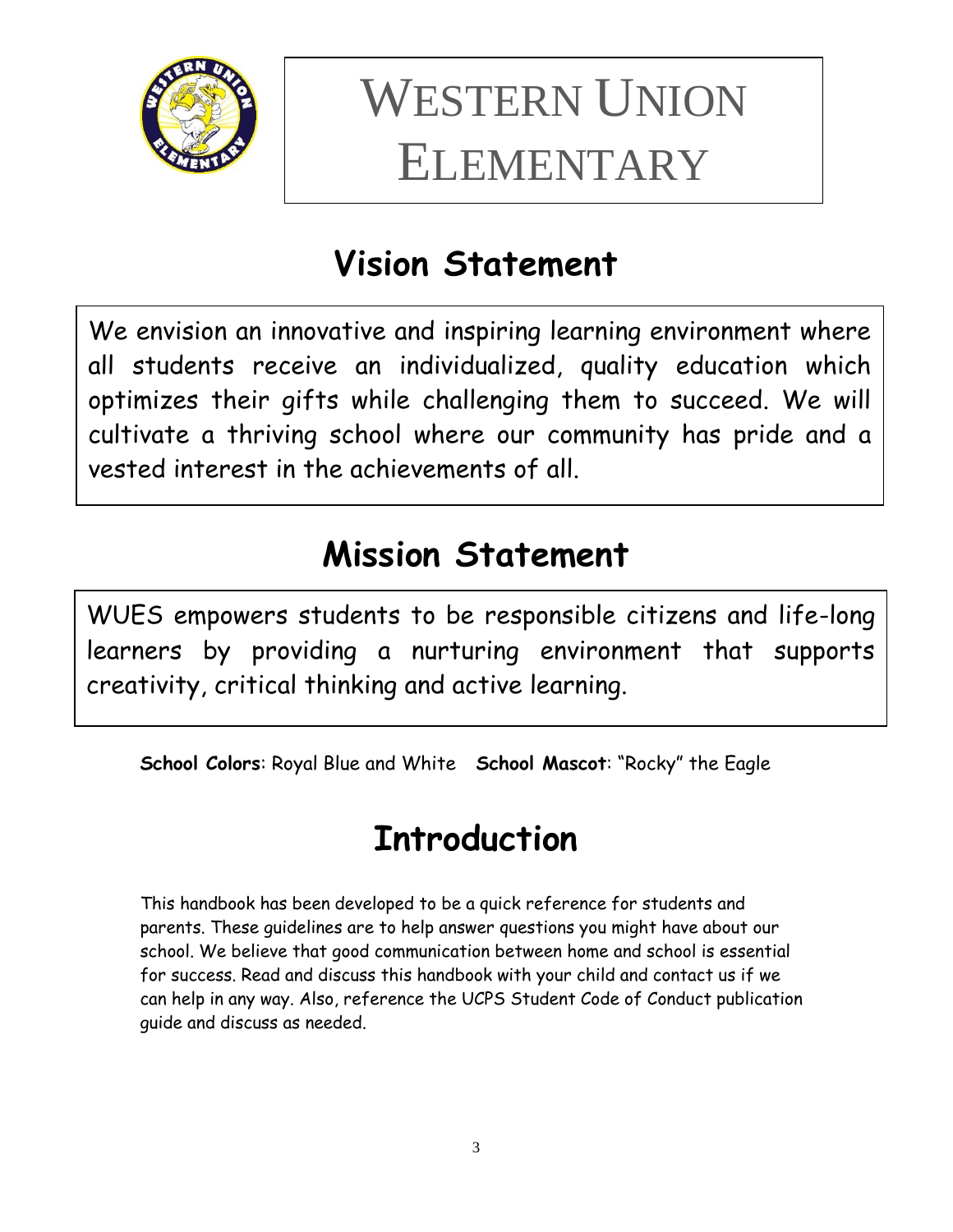# WESTERN UNION ELEMENTARY FACULTY & STAFF



#### **OFFICE & ADMINISTRATION**

| Kristi Williford | Principal                        | Suzanne Thompson | Assistant Principal |
|------------------|----------------------------------|------------------|---------------------|
| Carrie Johnson   | Secretary/Data<br>Manager        | Ashley Deese     | Bookkeeper          |
| Katie King       | <b>Instructional Coach</b>       | Whitney Herwig   | School Counselor    |
| Virginia Caesar  | After School<br>Program Director | Sarah Broome     | School Nurse        |
|                  | CEU Counselor                    | Klova Hauser     | Cafeteria Manager   |

#### **CLASSROOM TEACHERS & INSTRUCTIONAL SUPPORT**

| Stephanie Kermes<br>Cindy Earley<br>Hollie Davidson<br>Marisa Diaz | Kindergarten Teacher<br>Kindergarten Teacher<br>Kindergarten Teacher<br>Kindergarten DLI Teacher | Maria Sanguinetti<br>Kendal Whitaker<br>Andrea Downs<br>Miranda Thomas | 1st Grade DLI<br>Teacher<br>1 <sup>st</sup> Grade Teacher<br>1st Grade Teacher<br>1 <sup>st</sup> Grade Teacher |
|--------------------------------------------------------------------|--------------------------------------------------------------------------------------------------|------------------------------------------------------------------------|-----------------------------------------------------------------------------------------------------------------|
| Dawn Duty                                                          | 2 <sup>nd</sup> Grade Teacher                                                                    | Kari Bassett                                                           | 3 <sup>rd</sup> Grade Teacher                                                                                   |
| Linda Elam                                                         | 2 <sup>nd</sup> Grade Teacher                                                                    | Emily Holbrook                                                         | 3rd Grade Teacher                                                                                               |
| Marcela Forero                                                     | 2 <sup>nd</sup> Grade DLI Teacher<br>2 <sup>nd</sup> Grade Teacher                               | Jennifer St. Clair                                                     | 3rd Grade Teacher<br>3rd Grade DLI                                                                              |
| Jennifer Deering                                                   |                                                                                                  | Indira Soto                                                            | Teacher                                                                                                         |
| Despena Combs                                                      | 2 <sup>nd</sup> Grade Teacher                                                                    | Tabitha Rogers                                                         | 3rd Grade Teacher                                                                                               |
| Khristy Burnette                                                   | 4 <sup>th</sup> Grade Teacher                                                                    | Nick Brooks                                                            | 5 <sup>th</sup> Grade Teacher                                                                                   |
| Amber Gordon                                                       | 4 <sup>th</sup> Grade Teacher<br>4 <sup>th</sup> Grade DLI Teacher                               | Kelly Geiler                                                           | 5 <sup>th</sup> Grade Teacher<br>5 <sup>th</sup> Grade DLI                                                      |
| Orosia Cortez                                                      |                                                                                                  | Orosia Cortez                                                          | Teacher                                                                                                         |
| Ashley Aragon                                                      | 4 <sup>th</sup> Grade Teacher<br>4 <sup>th</sup> Grade DLI English Teacher                       | Tina Richards                                                          | 5 <sup>th</sup> Grade Teacher<br>4 <sup>th</sup> Grade DLI                                                      |
| Jennifer Dobbins                                                   |                                                                                                  | Jennifer Dobbins                                                       | English Teacher                                                                                                 |
|                                                                    |                                                                                                  |                                                                        |                                                                                                                 |

#### **INSTRUCTIONAL ASSISTANTS**

Ashley Lee Therese Turman

Shelly Bernabe Fonda Hardison Nikki Myers Gina Warner Jennifer Barnes Danielle Kaelin Amanda Stubbins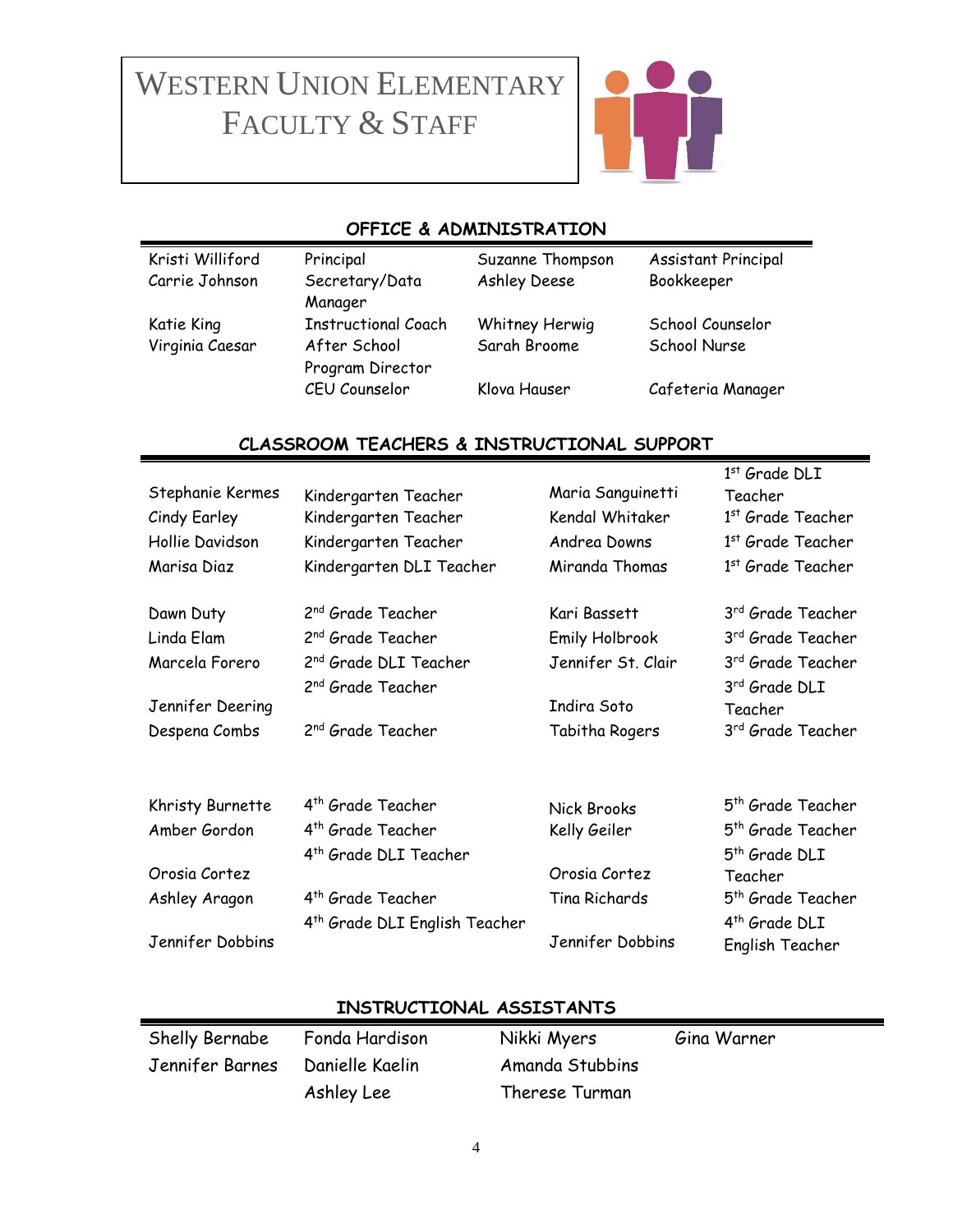#### **RESOURCE SPECIALISTS & SUPPORT**

|                 | Media Specialist   |                      | 2nd/3rd DLI English |
|-----------------|--------------------|----------------------|---------------------|
| Lisa Shaw       |                    | Stephanie Nino       | Teacher             |
| Ethan Ford      | PE Teacher         | <b>Tiffany Brown</b> | EC Teacher          |
| Cathy Reese     | Music Teacher      | Joan Lewis           | Speech Pathologist  |
| Caroline Turner | Art Teacher        | Gina Roberts         | EC Teacher          |
| Molly Warren    | <b>ESL Teacher</b> | Misty Wojtkowiak     | EC Teacher          |
|                 |                    | <b>Tracy Vassil</b>  | AIG Teacher         |



**DAILY SCHEDULE**

| 7:00 AM        | Student Drop off Begins                        |
|----------------|------------------------------------------------|
| 7:00 - 7:20 AM | School breakfast is served for student pick up |
| 7:30 AM        | Moment of Silence/Tardy Bell/Instructional Day |
|                | begins                                         |
| $1:55$ PM      | Afternoon Announcements                        |
| 2:00 PM        | Bus Rider/Car Rider Dismissal                  |
| 3:30 PM        | Office Closes                                  |
|                |                                                |

### **VERY IMPORTANT NOTICE!!**

Students and parents – please be advised that proper supervision of students is provided during the official student hours of operation of WUES which are 7:00 am until 2:00 pm. It is not safe to drop off in any traffic line or parking lot. Also, students need to be picked up no later than 2:15 (by the end of the PM car rider line).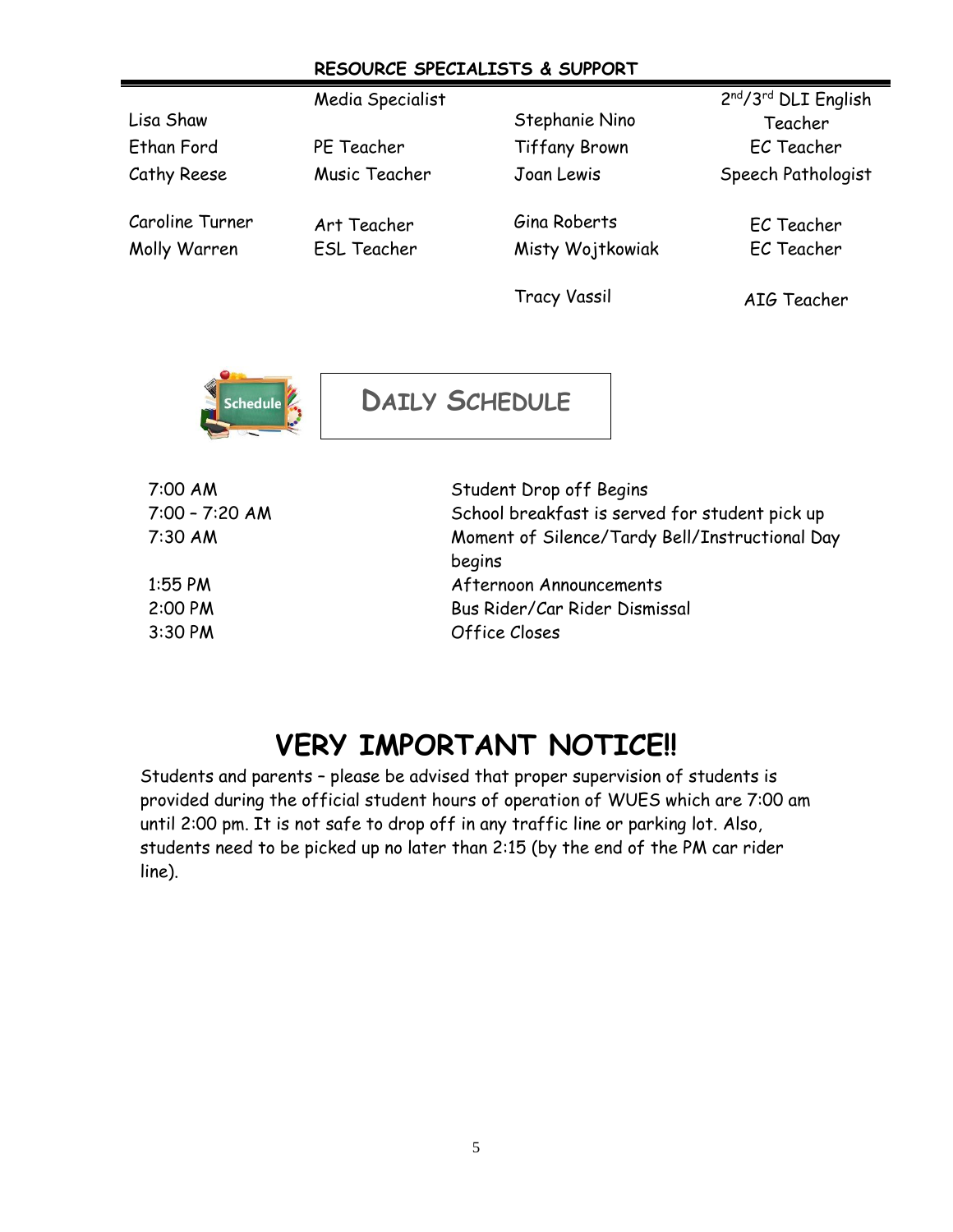

### **Attendance & Absences**

Class attendance is essential to student achievement. All students are expected to be in attendance each day school is in session. Following any absence(s) or tardy(ies), a student is required to present a written document from the parent or guardian with the date of the absence/tardy and stating the reason for the absence or tardy including parent signature and phone number. All absences will be coded unlawful in the computer until a written note or email is received from the parent or guardian. Written documentation must be presented within three (3) school days after the student returns to school; otherwise the absence will be recorded as unlawful. Lawful absences are excused, but not automatically waived. See criteria to Waive Absences in UCPS's Elementary School Attendance Policy. Unlawful absences are unexcused; the absence will be coded accordingly. Lawful reasons for an absence or tardy includes: 1. Illness or injury; 2. Death in immediate family; 3. Medical or Dental appointment; 4. Court or administrative proceedings; 5. Religious observances (a minimum of 2 days each academic year for observance of an event required or suggested by the religion of the student or the student's parent(s) with a written prior approval from the principal.); 6. Educational Opportunity (this must be pre-approved by the Principal and does not include family vacations!); 7. Quarantine; 8. Military Deployment activities

When a student has accumulated three unexcused absences, the principal or designee shall notify the parent/guardian/custodian of the absences. When a student has accumulated six absences for any reason, the principal/designee shall notify the parent/guardian/custodian by mail that the student has accumulated this number of absences, and that the parent/guardian/custodian may need to consult with school personnel pertaining to attendance and possible future consequences. School personnel will be available to assist the student and family in solving any attendance problems. When a student has accumulated ten absences for any reason, the principal/designee shall have a conference with the student and his/her parent/guardian/custodian to discuss the accumulated absences and to develop a plan relative to school attendance for the remainder of the school year. Parents/guardians will also be notified of the Compulsory Attendance Law and may be prosecuted if the absences cannot be justified under the established attendance policies of NC and the UCBOE. A student must remain at school for  $\frac{1}{2}$  day to receive attendance credit for that day. 11:00 a.m. marks the  $\frac{1}{2}$  day at WUES.

If a student must leave school for a part of the day and another person besides the guardian/parent/emergency contact is picking them up, a written request signed by the parents/guardians must be submitted with contact information to the office. The authorized party must come to the office and show identification to sign the student out of school.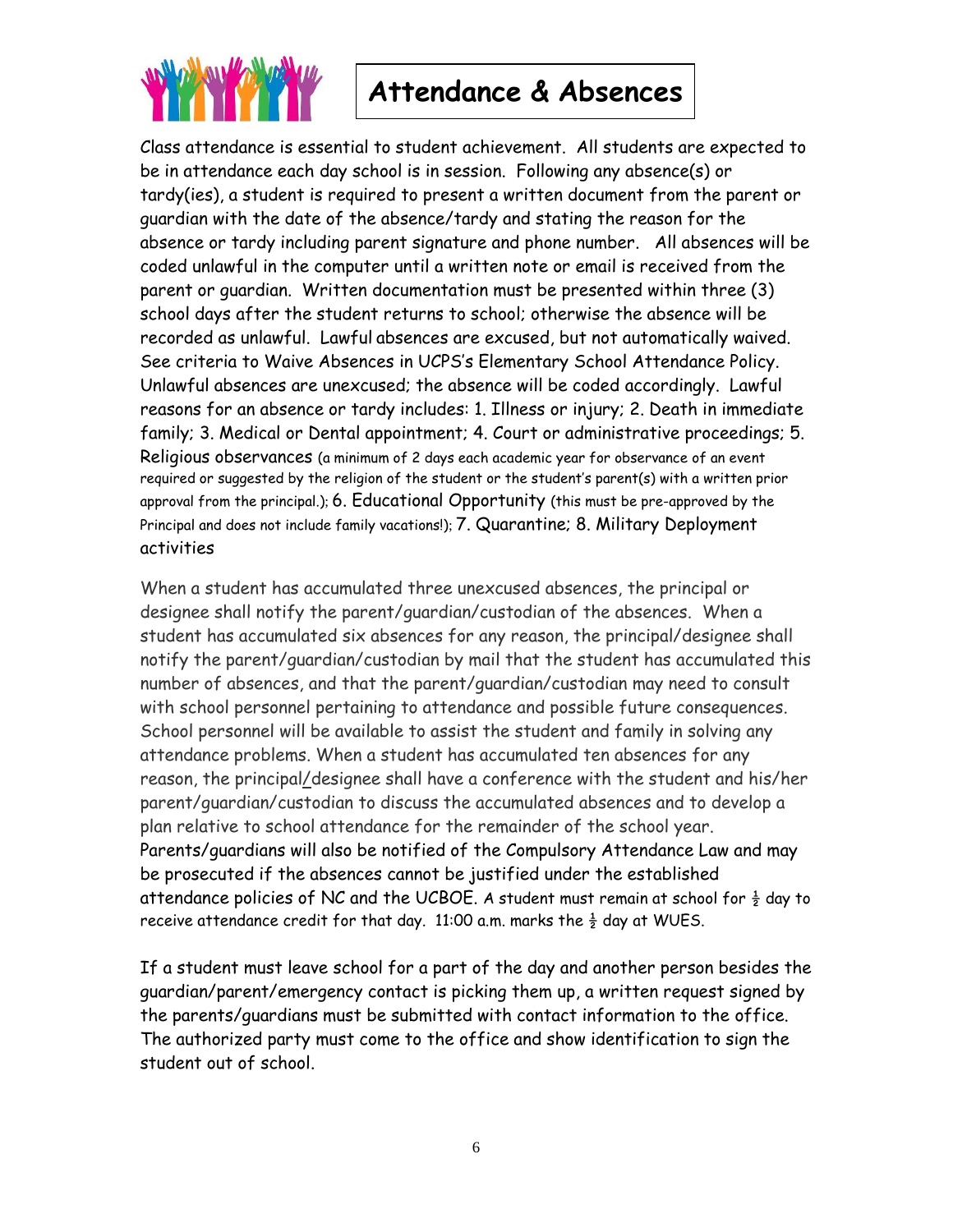Upon returning from a lawful absence, the student is responsible for obtaining missed assignments. He/she will be given two school days to make up the work missed for each day absent. When arrangements are not made to complete the work, the student will receive no credit.

According to UCPS's policy, students in elementary school who have in excess of 19 absences can be retained in their current grade.

Absences include those excused, unexcused, or due to suspension.

When students accumulate 20 or more absences and documentation is on file at the school which indicates circumstances beyond the control of the student and parents contributed to the accumulation of 20 or more absences, an appeal may be made to the principal to waive absences and allow the student to pass. An appeal of the principal's decision may be made to the Superintendent.

#### **EDUCATIONAL OPPORTUNITY ABSENCES**

Parents who wish to take their child on an educational opportunity must complete an educational opportunity approval form at least 2 weeks prior. Depending on the nature of the educational opportunity requested, approval for excused absences by the principal will be given for no more than 5 school days each school year. The form can be located on the school webpage.



**Academics**



#### **Homework**

Homework is an extension of class work and is a vital part of the learning process. Students must assume responsibility for their class work and homework just as they will assume job responsibility in the future. Students are responsible for turning in all completed work according to teacher direction and on a timely basis.

#### **Books**

The textbooks, classroom library and media center books issued to students are the property of the Union County Board of Education and/or WUES. The books should be used with care and returned in good condition. Students will be responsible for books, which are lost, stolen or damaged beyond use.

#### **Report Cards**

Report cards are issued every nine weeks. At the first reporting period a conference between the parent and teacher will take place. Report cards will be sent home on the following dates during the 2020-2021 school year: **October 29, 2020; January 26, 2021; March 26, 2021; May 28, 2021**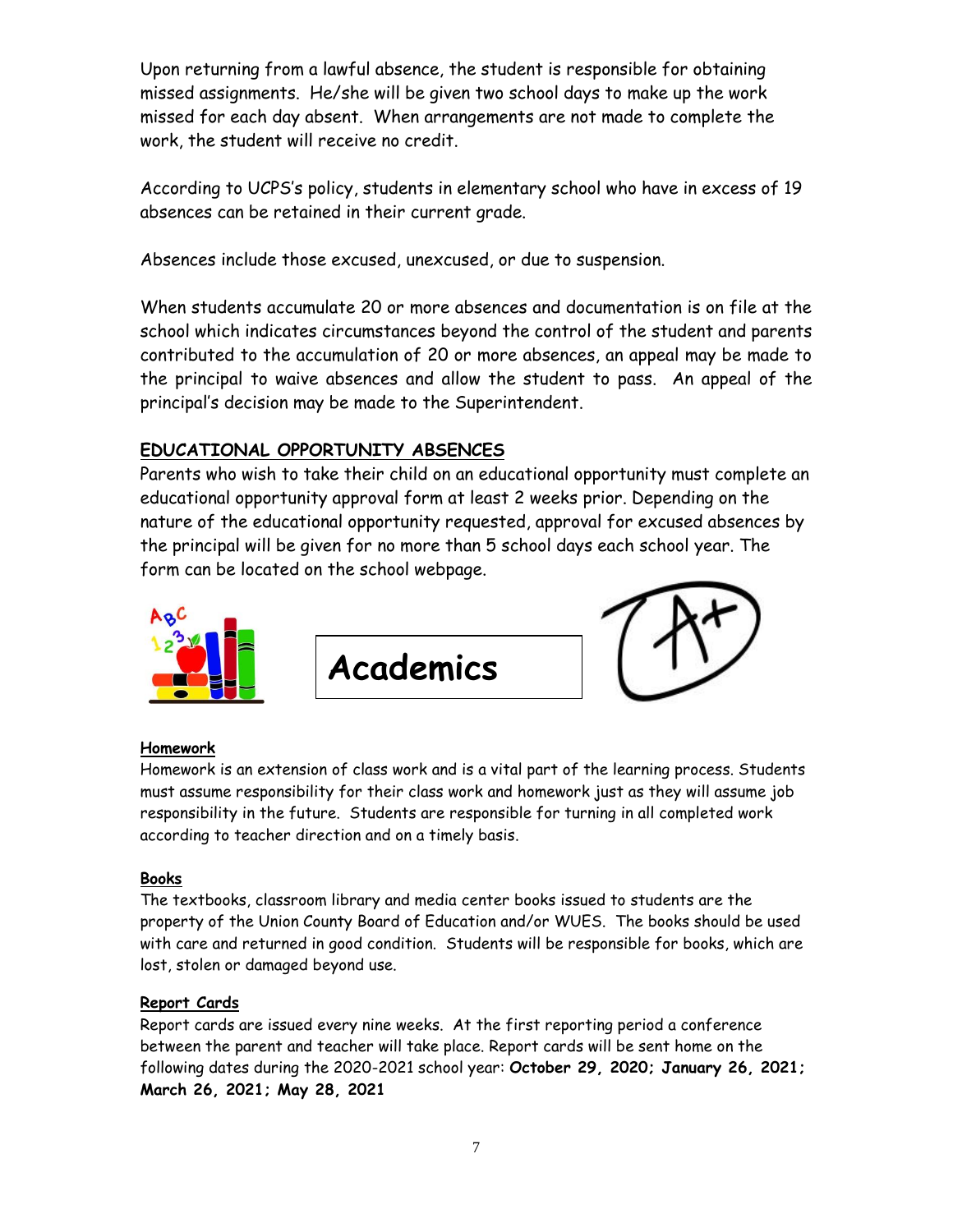#### **Book Bags**

Students may bring a book bag to school to carry school books and other belongings. NO ROLLING BOOK BAGS allowed.

#### **CHEATING and PLAGIARISM**

Each person is responsible for his/her honesty and integrity. A person must not copy, receive, or give information or answers on a test, project, homework, or other type of schoolwork. Plagiarism is defined as using others' ideas and words without clearly acknowledging the source of that information. Cheating and plagiarism will be addressed according to the current UCPS Student Code of Conduct and school policy.

#### **Grading Scale**

Elementary schools operate on a 9-week reporting period. Teachers will enter grades into Powerschool on a consistent basis.

Grades for students in Kindergarten-2nd grade are assigned on a scale of 1-4 for subject areas. 4=Exceeds grade level expectations; 3=Meets grade level expectations; 2=Work is nearly grade level, but still below expectations; 1=Work is consistently below grade level expectation. Grades on report cards are assigned by numerical equivalents rather than a letter grade in 3rd-5th grades. The following scale can be used in comparing numerical grades to letter equivalents: 90-100=A; 80-89=B; 70-79=C; 60-69=D; Below 60=F. Grading codes for other areas are E,S,P,N, U (**E**xcellent, **S**atisfactory, **P**rogressing, **Needs** Improvement or **U**nsatisfactory)

#### **Honor Roll**

#### A Honor Roll

- 1. Students must have all "A's" in Reading, Math, Science/Health, and Social Studies. They must have a "3" or "4" in written composition. There can be no "N" in any sub categories.
- 2. Students must have an "S" in the following areas: Art, Computer Technology, Music, Physical Education, and other special area classes where applicable.
- 3. Students must minimally have an "S" in all areas of Citizenship, Behavior, and Work Habits.

#### A/B Honor Roll

1. Students must have a combination of "A's" and "B's" in Reading, Math, Science/Health, and Social Studies. They must have a "3" or "4" in written composition. There can be no "N" in any sub categories.

- 2. Same criteria as in #2 for "A" Honor Roll.
- 3. Same criteria as in #3 for "A" Honor Roll.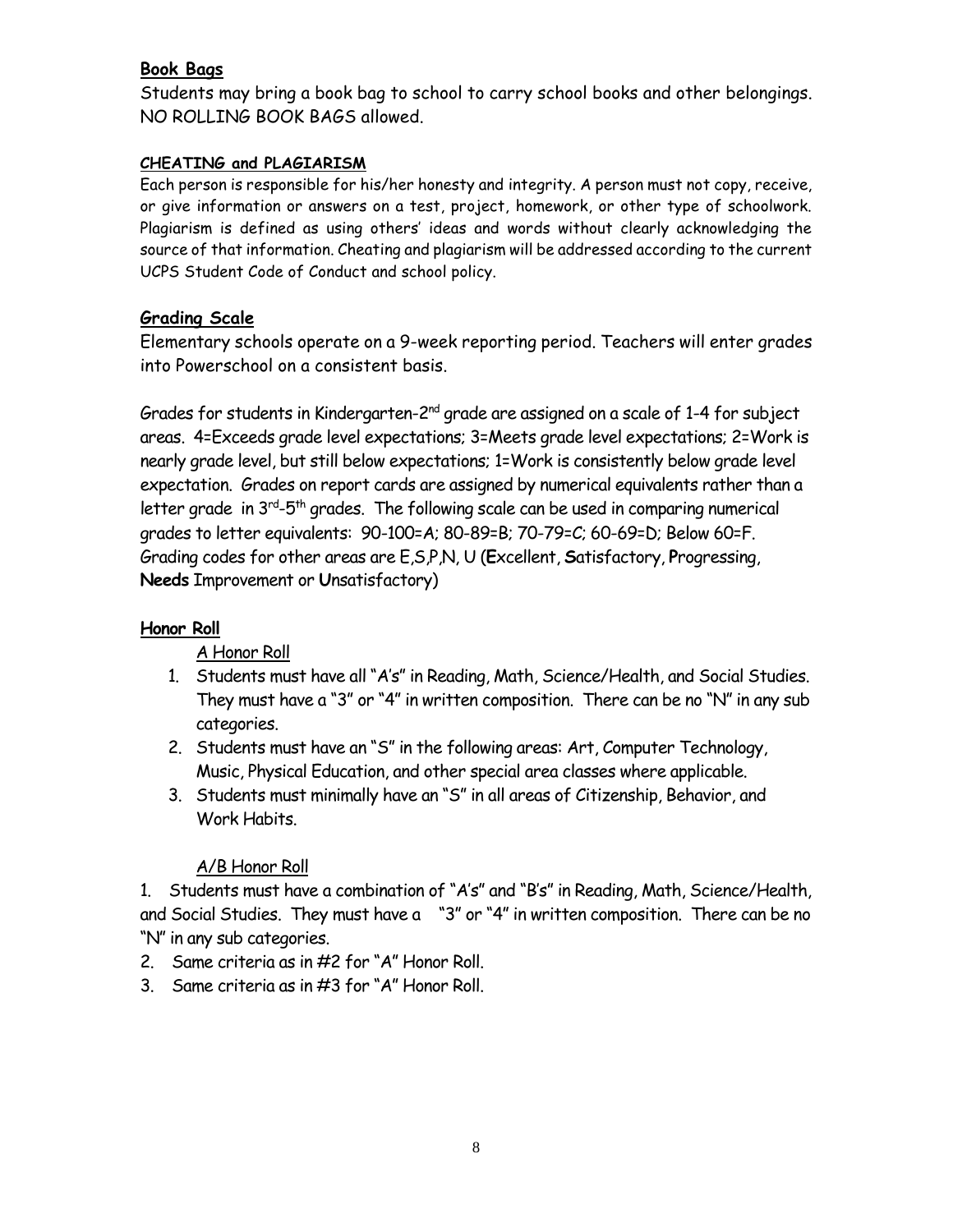

WUES will observe the following procedures when a student arrives to school late or must leave early:

- **1.** School doors open promptly at 7:00 am. Students must remain in their vehicle until 7:00 a.m. bell rings. Do not bring or drop off your child prior to 7:00 a.m.; they will not be allowed inside and there will be no adult to supervise them. Starting at 7:00 a.m., students will have their temperature checked before getting out of the car or off the bus. Once the students enter the building they will go to either pick up breakfast and return to their homeroom or go directly to their homeroom.
- 2. Students who report to school after 7:30 am must be accompanied to the front door and someone from the front office will meet your student at the door, check their temperature and bring them into the building. Parents will NOT be allowed to walk their child to class.
- 3. We encourage parents to ensure students have a FULL DAY of school. Please schedule appointments for after school when possible. Students leaving during the school day will need to be SIGNED OUT through the School Dismissal Manager App by a parent or other authorized person.
	- a. Picking up students between 1:30 -2:00 **will not** be allowed as this is a very important time of the day wrapping up and getting assignments.
	- b. **Students will not be called from class for pick up to wait in the office**; students will be called at the time an adult comes to pick them up.
- 4. A parent or guardian must pick up a student leaving early or preauthorize other individuals to pick up a child by contacting the office in writing/via school dismissal manager app. Office personnel will verify your permission before releasing your child.
	- a. Photo Identification of the person picking up will be sought.
	- b. If an adult comes to pick up a student, and that adult is not listed on your child's records as someone who is authorized to pick them up, we will not allow the child to leave with them unless we speak with a parent.
- 5. Parents coming to pick up a child early must report directly to the office, ring the bell and someone in the office will come to the door to assist you. You must provide a Driver's License. The office will call the classroom from which your child will be released. Visitors are NOT allowed in the building (except the front office) or on the playground at anytime even to pick up a student.
- 6. Students signed out before or brought to school after **11:00 am** will be marked absent for the entire day.
- 7. Transportation Changes must be received **in the office, in writing by 1:30 pm** to ensure the message of the change is delivered to the child and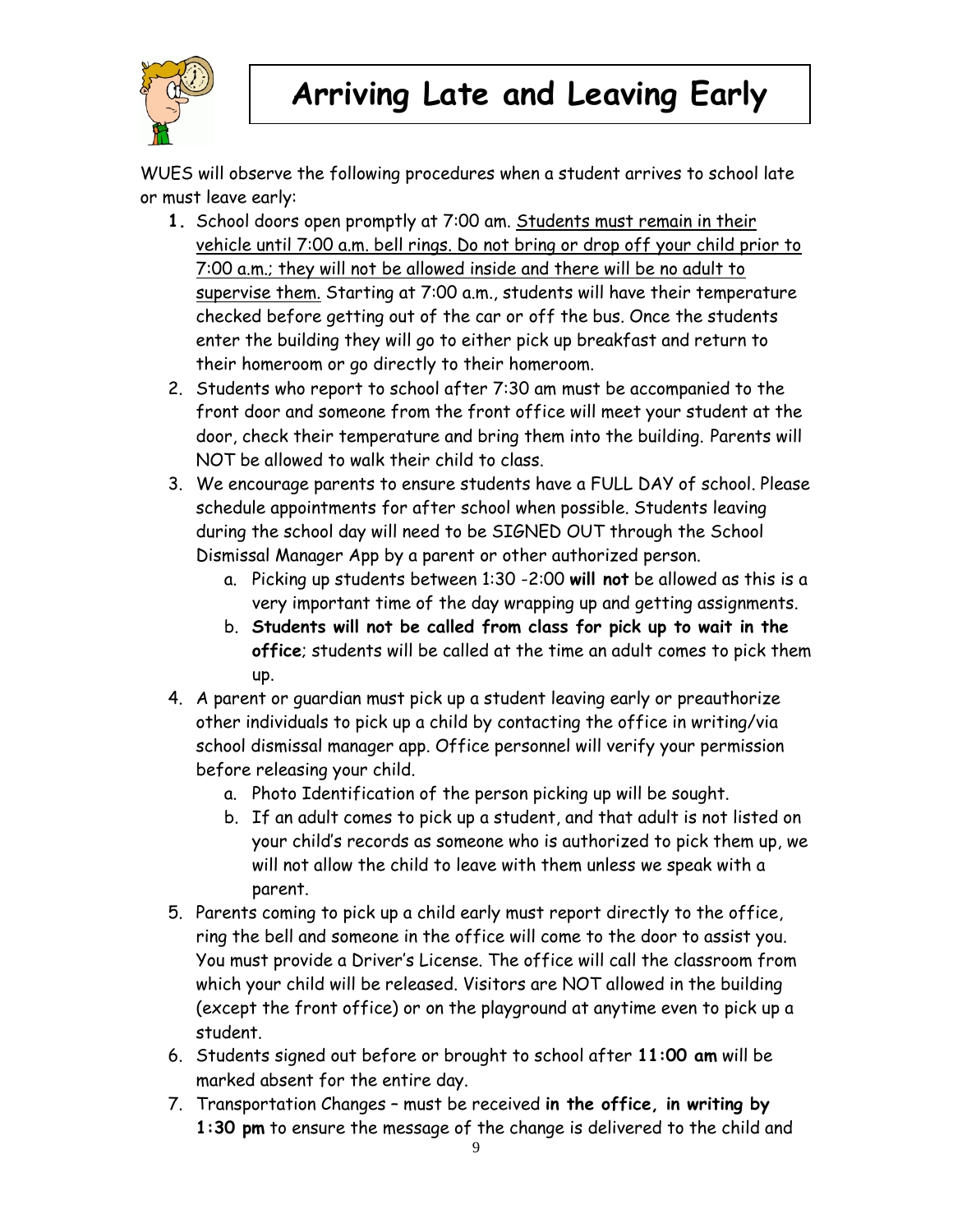to the teacher. The most effective way to communicate transportation changes is through the school dismissal manager app. A written note to your child's teacher is acceptable. Without a note, we will send the child home via the normal routine.

# Procedures for Car Riders



\*\* We will have a new procedure called School Dismissal Manager. There will be an app shared with families. This will help with ensuring safety of students. Please be patient with us as we adjust to this new procedure. **These directions will be updated as we learn more information on the new program.**

- 1. Car riders will be dismissed for pick up at 2:00 pm from their classroom.
- 2. The first parent to arrive should pull in the first lane in the lot near the playgrounds. There are 4 lanes that need to be filled with 7 cars each. Once those lanes are filled, then fill in the "U" (around the spirit rock), 2 lanes.
- 3. A student name card will be provided that will need to be displayed in the window of your car. As the car approaches, a staff member will assign a number (0 – 6) for pick up. Your child will be called to report to that numbered station to meet you.
- 4. Students must be picked up no later than 2:30. If a pattern develops with a child getting picked up late, the parent will be contacted by administration to address the issue. Persistent issues may result in a meeting to determine the best afternoon plan for the child's safety.





- Riding a school bus is a privilege and not a right. UCPS Transportation Services endeavors to provide safe and on time transportation for all students. As such students must partner with bus drivers to ensure a safe and comfortable ride while on the bus and at the bus stop. The information presented herein is consistent with the UCPS Code of Conduct {School Board Policy #4-3(a)} for **Elementary** Students.
- When violations of the UCPS Code of Student Conduct occur while students are utilizing UCPS Transportation Services, the following disciplinary actions will be consistently applied for all elementary students attending any of the Union County Public Schools: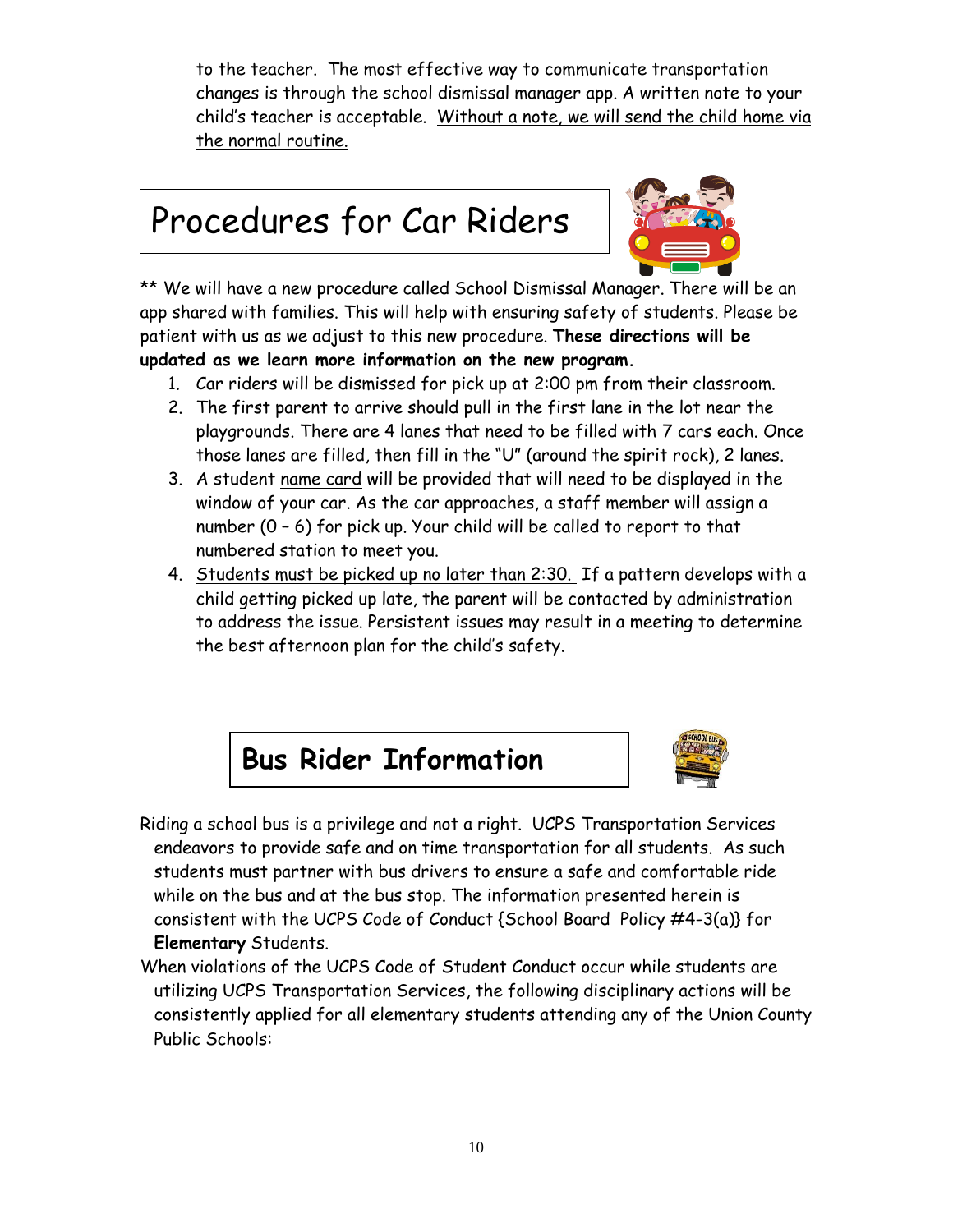| Level I Infraction                            | <b>Disciplinary Action</b>                                                                      |
|-----------------------------------------------|-------------------------------------------------------------------------------------------------|
| 1st Referral of Level I Violation             | Parent contact; Provide three strike detailed history of student                                |
| 2 <sup>nd</sup> Referral of Level I Violation | Parent contact; bus privileges suspended for 1 day or equivalent<br>(mornings/afternoons)       |
| 3rd Referral of Level I Violation             | Parent contact; bus privileges suspended for 2 full days or<br>equivalent (mornings/afternoons) |
| 4 <sup>th</sup> Referral of Level I Violation | Parent contact; bus privileges for 3-5 days or equivalent                                       |

#### **Examples of Level I Infractions Include:**

| -Delaying the bus schedule                                        | -Refusing to obey the driver's instructions |  |
|-------------------------------------------------------------------|---------------------------------------------|--|
| -Tampering with property                                          | -Getting on or off the bus at undesignated  |  |
|                                                                   | stops                                       |  |
| -Jumping or tumbling over/under seats                             | -Throwing objects on the bus without        |  |
|                                                                   | injury                                      |  |
| -Standing/moving while bus is in motion                           | -Placing any body part out of the windows   |  |
| -Horse playing/pushing students                                   | -Drinking/Eating                            |  |
| -Failure to sit in assigned seat                                  | -Loud talking, shouting or yelling          |  |
| -Abusive language & gestures /profanity                           | -Disruptive behavior                        |  |
| -Failure to walk in front of the bus when loading or disembarking |                                             |  |
|                                                                   |                                             |  |

- -Electronic Devices (Disruptive or inappropriate use)
- **-**Tobacco refer to Policy 4-3 (a), 12 b.

#### **Level II Infraction Disciplinary Action**

| <b>LEVEL LL LIII ULIIUII</b>                   | UISCIPIIIUI Y ACTIVII                                                                            |
|------------------------------------------------|--------------------------------------------------------------------------------------------------|
| 1st Referral of Level II Violation             | Parent contact; bus privileges suspended for 0 - 5<br>days; or equivalent (mornings/afternoons)  |
| 2 <sup>nd</sup> Referral of Level II Violation | Parent contact; bus privileges suspended for 5 - 10<br>days; or equivalent (mornings/afternoons) |
| 3rd Referral of Level II Violation             | Parent contact; bus privileges suspended for 10 days<br>to remainder of year                     |

#### **Examples of Level II Infractions Include:**

| -Abusive language & gestures (toward staff) | -Bullying                    |
|---------------------------------------------|------------------------------|
| -Hazing                                     | -Cyber bullying              |
| -Threats                                    | - Extortion/Blackmail        |
| -Behaviors that incite riot                 | -Sexual behavior             |
| -Sexual Harassment                          | -Possession of pornography   |
| -Possession of violent or profane materials | -Theft or vandalism          |
| -Throwing objects out of the bus window     | -Throwing objects on the bus |
| -Aggressive Behavior causing injury         |                              |
| -Dangerous chemicals                        | -Throwing objects at staff   |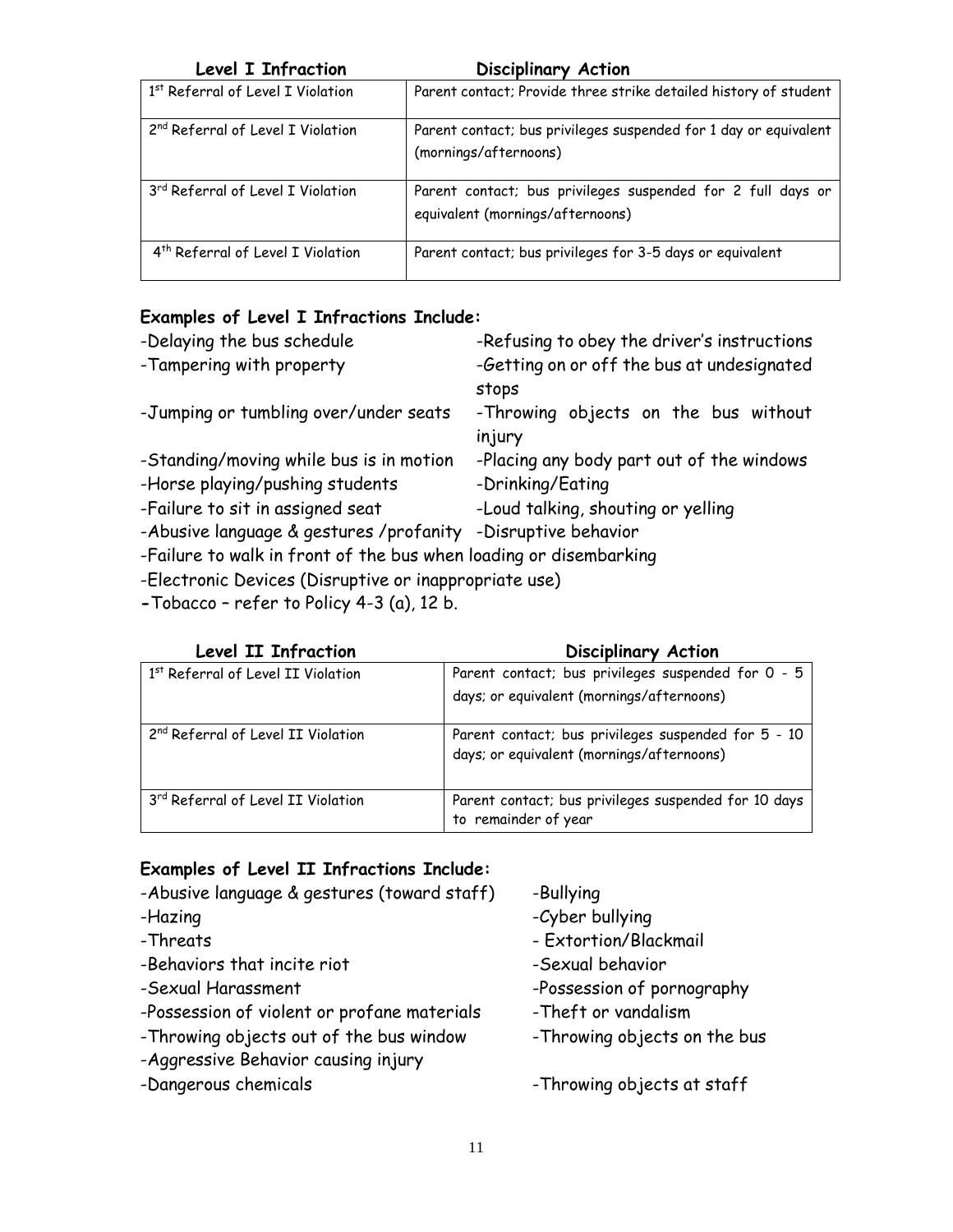#### **Level III Infraction Disciplinary Action**

| 1st Referral of Level III Violation             | Parent contact; bus privileges suspended for 5 - 10 days;<br>or equivalent (mornings/afternoons)   |
|-------------------------------------------------|----------------------------------------------------------------------------------------------------|
| 2 <sup>nd</sup> Referral of Level III Violation | Parent contact; bus privileges suspended for 10 days to<br>remainder of year (mornings/afternoons) |
| 3rd Referral of Level III Violation             | Parent contact; bus privileges suspended for remainder of<br>school year                           |

#### **Examples of Level III Infractions Include:**

| -Prescription Medicines               | -Terrorist threat            |
|---------------------------------------|------------------------------|
| -Offensive touching                   | -Possession of weapon        |
| -False alarms                         | -Arson                       |
| -Bomb Threat                          | -Alcohol                     |
| -Illegal drugs, controlled substances | -Chronic disruptive behavior |

| Level IV Infraction                            | <b>Disciplinary Action</b>                   |  |  |
|------------------------------------------------|----------------------------------------------|--|--|
| 1 <sup>st</sup> Referral of Level IV Violation | Parent contact; bus privileges suspended for |  |  |
|                                                | remainder of year                            |  |  |

#### **Examples of Level IV Infractions Include:**

-Use of weapon

-Firearm and Destruction extending the physical violence toward staff

**Level IV infractions will be handled as required under state law; school administrators will follow UCPS policy #4-3(a) when administering consequences and behavioral interventions. Consequences shown in this document are considered minimum disciplinary actions; administrators are NOT limited to the consequences herein and may choose additional behavioral strategies consistent with UCPS Policy** 

**#4-3.**



Every student and their parent should supply the school with necessary information in case of emergencies. Students can better be protected if we have at least one phone number where a parent can be reached should an emergency arise. Students should also have personal knowledge of phone numbers and their parent's place of employment. If you do not have a personal phone, please provide a telephone number where someone can be reached who will be able to contact you. We will use our phone messaging service to inform you of school events, delays, emergency release or closings. This phone service is also used by the school district. We will send home an information verification form at the start of the year- please update and return this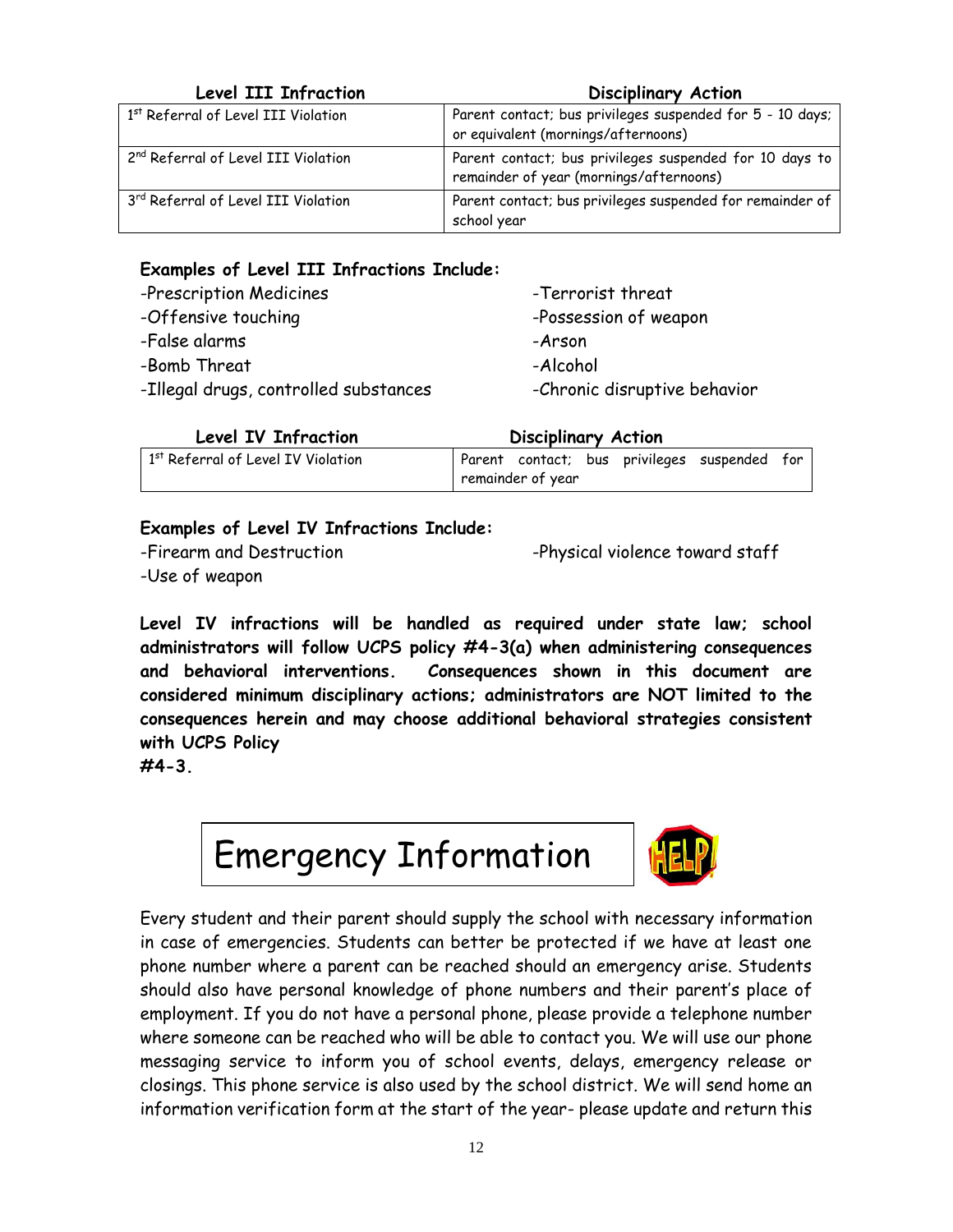form to your child's teacher or to the main office. Parents must keep the school apprised of all address and phone number changes made during the school year. Proof of residence is required with each change.



While this is an unpleasant situation, it does happen in all schools. We have a procedure for addressing head lice in the district and have trained staff to support this process. The biggest problem we have encountered has been with families treating at home without informing the school. This information is kept confidential and it is helpful when determining if there is an isolated case or not. In the event of identified incidents in the same setting, we send notification letters to parents in that particular setting so they could keep an eye out Students may be in class with nits, we send home only when active louse are present. Parents/guardians must be present at school the morning students return while the nurse or trained staff is checking the student in the office. Contact our nurse with questions, concerns and support as needed.



Lost & Found

The best way to retrieve lost items is to **have your child's name on it** somewhere. Students who find items are asked to turn them in the Lost and Found section. If a student has lost something at school, please have your child check the lost and found near the auditorium first before asking the office. Periodically, unclaimed items will be donated to local charities. WUES nor UCPS are responsible for lost, damaged or stolen items.





Medicine **CANNOT** be administered to a child at school without the **written authorization of a physician**. The **REQUIRED** Physician's Authorization of Medication for a Student at School form is available from our nurse in the school office. If you think medication might be prescribed by a doctor that will be taken at school, we have forms in the office that need to be completed by the doctor's office. Forms are also available online on the website.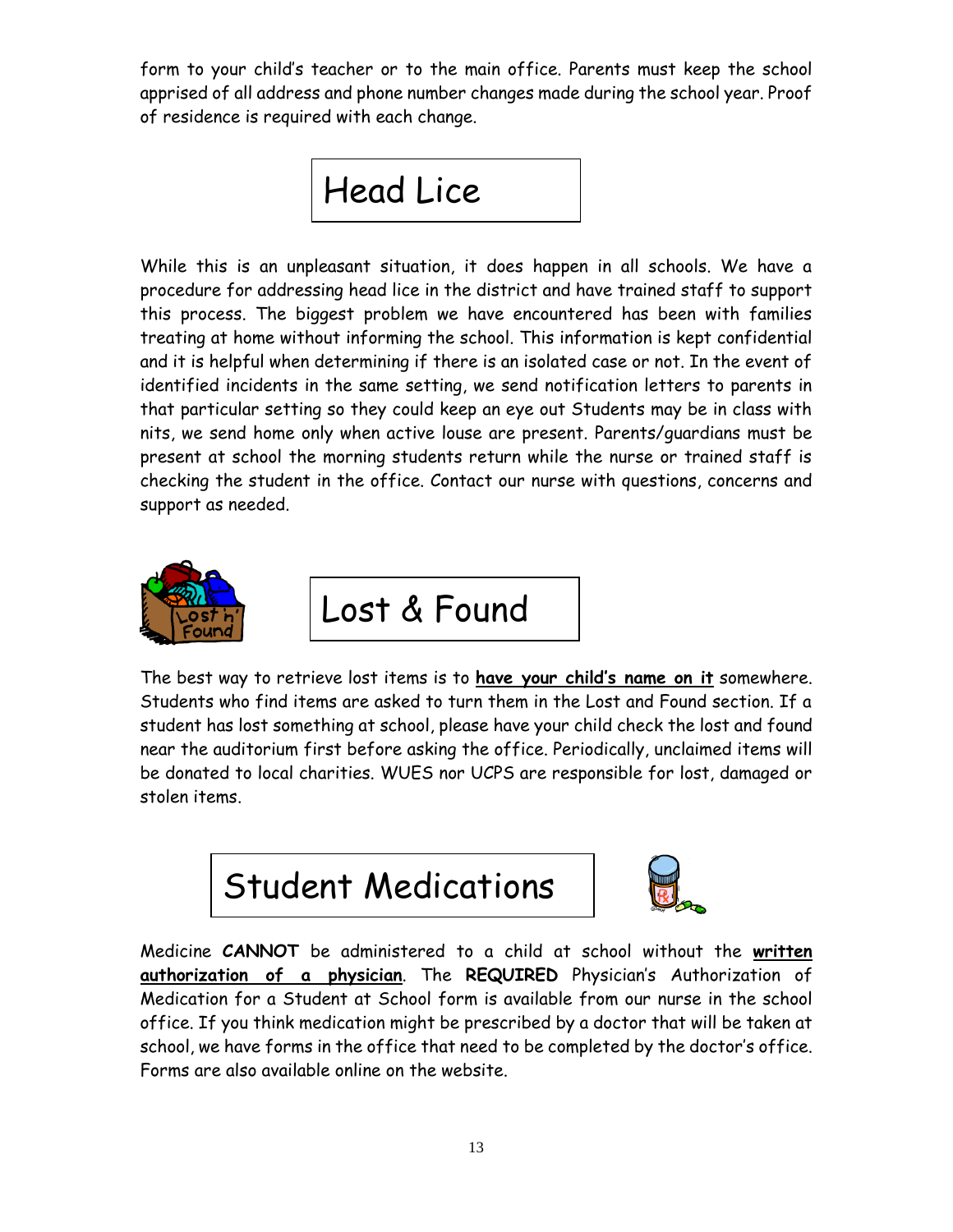With proper authorization, the following procedures for administering medication are:

- 1. **A parent or guardian (not the student) must bring the medicine to the office** in the original prescription container, identifying the medication and dosage. (The pharmacist may make up two bottles if you let him/her know you need one for school).
- 2. A completed Physician's Authorization form must accompany all medications.
- 3. The student will report to the office when it is time for his or her medication.

Medications will be securely maintained. The school nurse and designees will be responsible for the security and administration of medications. A log of the medications administered to students will be maintained in the nurse's office.

# A.E.D.

An Automated External Defibrillator (AED) is located in the front office workroom for use in emergency situations that require it. It is in a case that has an alarm that sounds when the case is opened. This device is checked monthly by our nurse. Staff is trained on its use.



# Cell Phones/Electronic Devices

Students are not permitted to use school phones unless they are assisted by a school employee. Students will not be called to the office to take outside calls. Emergency messages will be given as appropriate. Cell phones are not permitted to be used during school hours by students; these should be turned off and out of sight. Students using a cell phone will have it sent to the office for a parent to pick up. Continued violations will face further consequences set forth in school board policy. The school is not responsible for lost/damaged items. This includes electronic items such as iWatches, iPads, iPods, DS games, Nooks, etc. This includes during the school day, on buses and participation in clubs or other school sponsored events.





Students' birthdays are important to us; however, birthday party and other "social" invitations may not be passed out as school. Teachers have been asked not to use instructional time or other delegated time to celebrate student birthdays. However, the cafeteria will be happy to work with you in providing a treat for your child during their lunch! Please contact our cafeteria manager at 704-843-3632. **All food**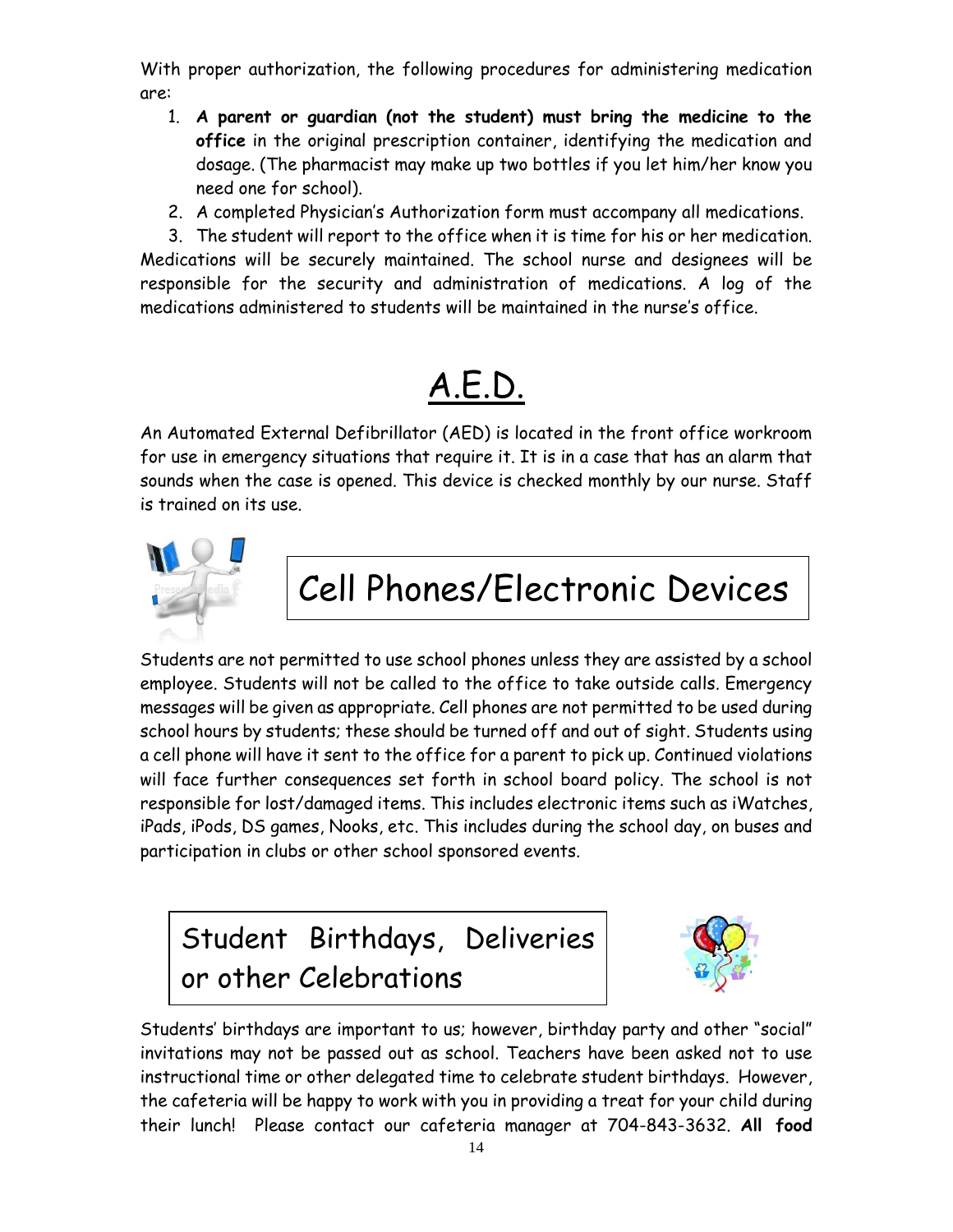**brought in must be store bought and not homemade**. We cannot accept floral deliveries, balloons or other items for students at any time through the year.



Visitors

\*\*\* **At this time, nonessential visitors will not be allowed to enter the building**. Our campus is secured with a door entry system. All essential visitors will need to press the buzzer to gain entry to the building once the tardy bell rings. All visitors must enter through front doors after temperature is checked and screening questions answered to obtain a visitor pass with each visit. All visitors must bring a driver's license or state issued ID. Visitors should check out and dispose of visitor tag upon exit.

Parents/Visitors are not allowed to walk students to class, or eat lunch/breakfast with students.

# Parent Teacher Conferences



If you wish to speak with your child's teacher, or arrange a conference, please call the main office to leave a request for the teacher to return your call during a break or after school. Teachers will return calls within a 24 hour period. You could also send a note with your child or an email to request a call or meeting. Teachers cannot conference with parents when they have scheduled classes. All meetings will be conducted virtually and must be set up in advance.

Required parent conferences will be held near the end of the first nine weeks. Each teacher will communicate a schedule of available times. Parents may request additional conferences throughout the school year as needed.

# Important UCPS Calendar Items

| <b>Holiday Closings/Breaks</b>               |                            | <b>Remote Learning Days</b> |                          |  |
|----------------------------------------------|----------------------------|-----------------------------|--------------------------|--|
| September $7th$ – Labor Day                  |                            | September $25th$            |                          |  |
| November $11th - Veteran's Day$              |                            | October $22nd$              |                          |  |
| November $25th - 27th - Thanksgiving$        |                            | February 12 <sup>th</sup>   |                          |  |
| December $22nd - January 4th - Winter Break$ |                            | March $4th$                 |                          |  |
| January $18th$ – Martin Luther King, Jr.     |                            | April $12th$                |                          |  |
| April $1st - 9th -$ Spring Break             |                            |                             |                          |  |
| May $31st$ – Memorial Day                    |                            |                             |                          |  |
| <b>Teacher Workdays</b>                      | <b>Report Period</b>       | <b>Report Cards</b>         | <b>Inclement Weather</b> |  |
|                                              | <b>Quarterly End Dates</b> |                             | Make Up dates:           |  |
| September 28 <sup>th</sup>                   | $1st$ : October $22nd$     | October $29th$              |                          |  |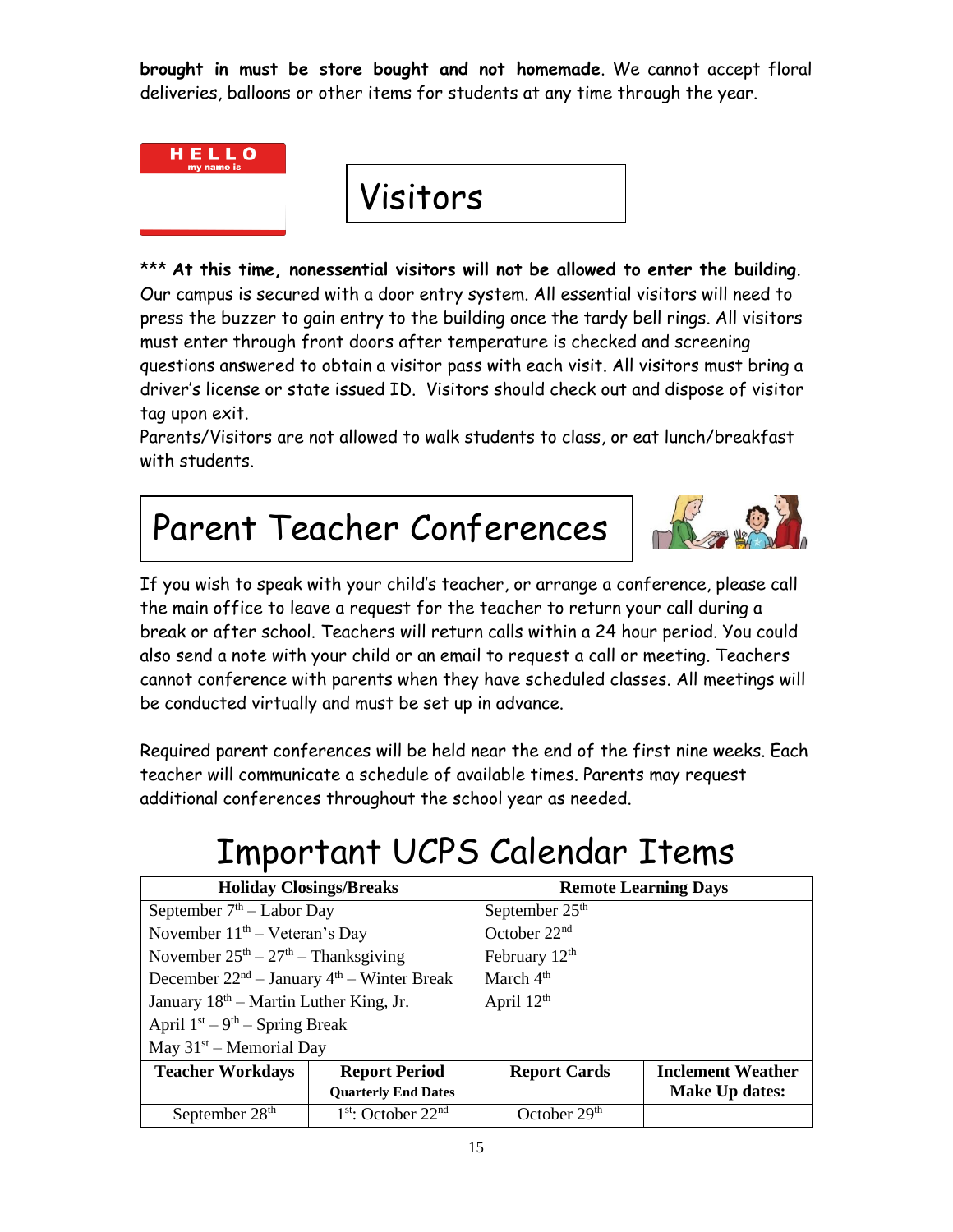| October $23rd$ | $2nd$ : January 15 <sup>th</sup> | January 26 <sup>th</sup> | Teacher work days,  |
|----------------|----------------------------------|--------------------------|---------------------|
| November $3rd$ | $3rd$ : March $19th$             | March $26th$             | breaks or Saturdays |
| January $4th$  | $4th$ : May 28 <sup>th</sup>     | May $28th$               |                     |
| March $5th$    |                                  |                          |                     |
|                |                                  |                          |                     |

A copy of the calendar can be found at the following lin[k http://www.ucps.k12.nc.us/Page/2.](http://www.ucps.k12.nc.us/Page/2)



Secretary: Renee Boroughs Treasurer: Jill Martin

To contact your PTO please email: [wuespto@outlook.com](mailto:wuespto@outlook.com)

The PTO at WUES strives to bring our community resources together to support and enrich the educational environment of our children. We welcome all parents, guardians, and grandparents of WUES students, as well as teachers and staff. Our PTO supports students and teachers in a variety of ways through fundraisers, projects, celebrations and family events. We will need your help to make things happen for our kids! Classroom support with technology, literacy, globalization, outdoor/STEM learning and family events are a few areas of financial focus. Ideas and events will be shared out in newsletters, bulletins, flyers, connect ed messages, emails and on our school web site.

Some ongoing fundraisers that are easy for every parent to take part in are: saving Box Tops for Education labels, along with using your Harris Teeter VIC card and Food Lion MVP card. You must re-register every school year by telling them your school number when you use your store cards. Don't forget to indicate your school as WUES on your Target card as well. We also have monthly restaurant nights where a portion of the sales come back to our school.

We have many opportunities for you to help our school. Be on the lookout for specific event dates.



# School Food Service

The school cafeteria will begin serving on the first day of school. Breakfast and lunch are served daily. Students may choose to either bring lunch from home or purchase it from the cafeteria. Cafeteria Prices are as follows: Paid Breakfast,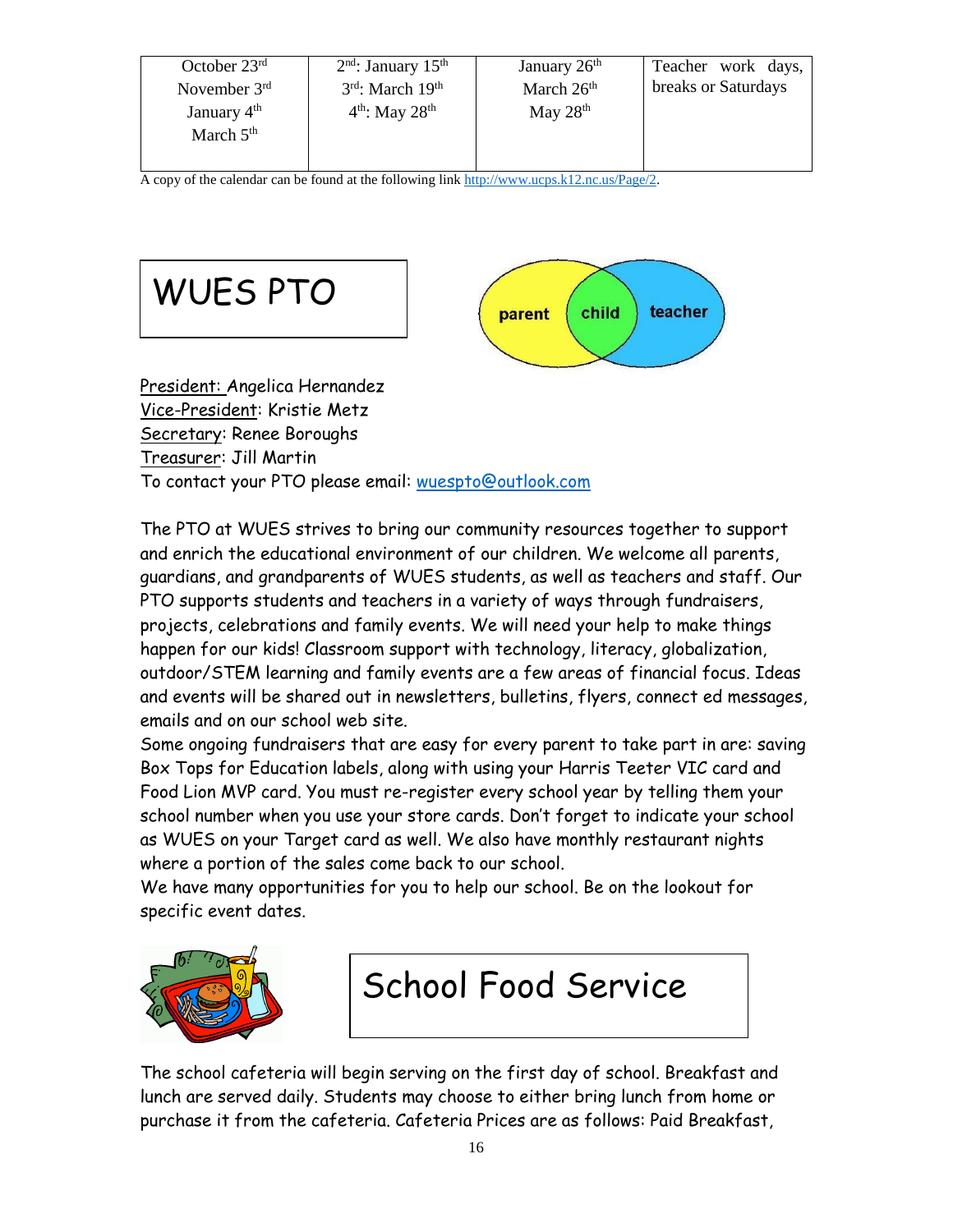\$1.25, Paid Lunch, \$2.40. Cafeteria prices for others are a la carte. Menus can be found on the UCPS website [http://nutrition.ucps.k12.nc.us/php/menus.php.](http://nutrition.ucps.k12.nc.us/php/menus.php) Written notices and phone calls will be made to alert parents when accounts go negative.

Free and reduced price meals are available for those who qualify. Application forms are available online at [www.lunchapplication.com](http://www.lunchapplication.com/) Additional applications are available in the cafeteria. One application qualifies for both breakfast and lunch. If status changes during the school year a new application could be completed. One application is needed per family each year. If you have questions about this program, please contact the cafeteria manager at 704-843-3632.

- **\*\* Students will begin the year eating in their classroom in order to follow the social distancing guidelines.**
- Breakfast and snacks may not be charged. All balances will transfer within UCPS.
- Beverages brought from home must be in an unopened can or plastic bottle and must be consumed during lunch. However, energy drinks or sodas of any sort are not allowed at WUES; if found these items will be confiscated and discarded.
- All food/drinks must remain in the cafeteria (except for water.)
- Refrain from sharing food off of one another plates.
- To use the online prepay system, parents will need to visit [www.k12paymentcenter.com](http://www.k12paymentcenter.com/) and set up an account. The only information needed to set up an account and monitor account activity is the child's PowerSchool number and the child's name.
- Only one visit is allowed into the serving area. Attaining condiments, silverware, desserts, etc. should take place during the one trip through the line; cutting in line is prohibited;
- Stealing is not tolerated--proper disciplinary action will be taken;
- Students may talk at a low level when the music is not playing. When the music is playing, students are to not talk and focus on eating their lunch/breakfast.
- Everyone is required to properly dispose of his/her plate, silverware, and trash.

# WUES Approach to Discipline

It is the responsibility of every staff member to help our children understand and follow all school expectations and regulations. It is a student's responsibility to cooperate. It is the parent's responsibility to help their child understand why they come to school and the type of behaviors we all expect our students to exhibit. With that in mind, we will continue with the implementation of Positive Behavior Intervention Support (PBiS). This approach has proven to be very successful in reducing the number of office referrals and the number of out of school suspensions while increasing teaching time.

We will continue to use S.O.A.R. Students will be reminded of the expectations to: Show Respect, Be Obedient, Have an Awesome Attitude, and Be Responsible. Our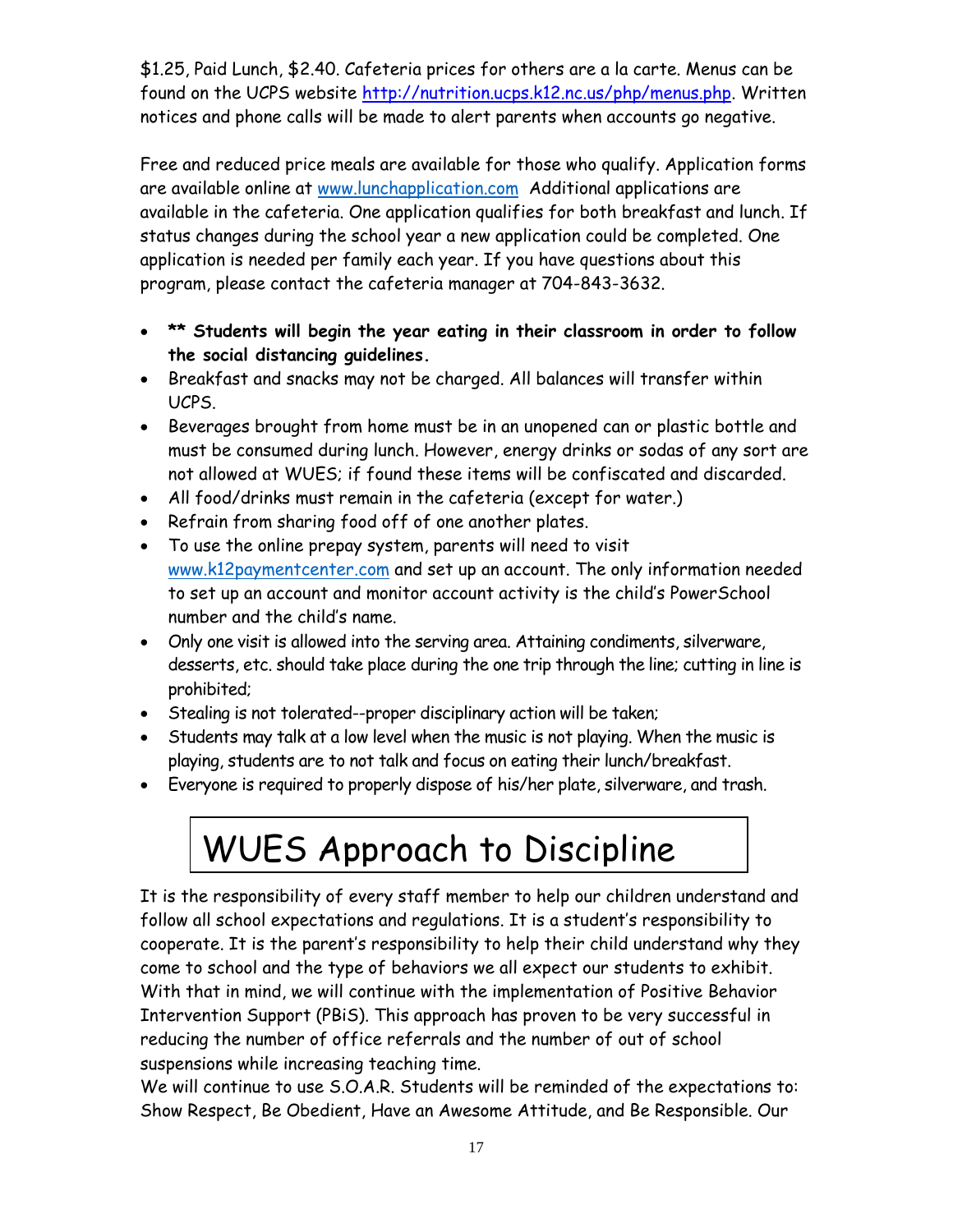school wide discipline plan will center on accentuating these positive qualities, teaching alternate behaviors and encouraging student to make appropriate choices. Expectations will be clearly defined and posted for each area on campus as reminders.

In addition to following our behavior matrix for our school rules, we utilize school board policy as guidance for consequences given. See the behavior matrix for more detailed information. Classroom incentives/prizes and grade level celebrations will be given for students who SOAR above the line.

|                     | <b>Hallway Expectations</b>                                                                                                                                                                                                                 |                     | <b>Cafeteria Expectations</b>                                                                                                                                                                                                                                                            |
|---------------------|---------------------------------------------------------------------------------------------------------------------------------------------------------------------------------------------------------------------------------------------|---------------------|------------------------------------------------------------------------------------------------------------------------------------------------------------------------------------------------------------------------------------------------------------------------------------------|
| Show<br>Respect     | Level 0 (level 1 at dismissal)<br>Give others 6 ft of space<br>Admire student work without<br>touching<br>Quiet feet<br>$\bullet$                                                                                                           | Show<br>Respect     | Show good manners<br>$\bullet$<br>Say "Please", "Thank you", "Yes<br>٠<br>ma'am/sir", "no ma'am/sir"<br>Be kind by not saving seats<br>$\bullet$<br>Speak kindly to others                                                                                                               |
| Be Obedient         | Walk and move safely<br>$\bullet$<br>Keep hands and feet to<br>$\bullet$<br>yourself while moving quickly<br>to your destination<br>Walk single file with your<br>class and keep your place in<br>line following social<br>distancing rules | Be<br>Obedient      | Pay for all items you take<br>$\bullet$<br>Move safely without running or<br>$\bullet$<br>pushing<br>Stay seated facing forward 6<br>$\bullet$<br>ft. away from others for social<br>distancing<br>Maintain level 0 in line<br>Only eat your own food<br>$\bullet$                       |
| Awesome<br>Attitude | Quietly wave and smile<br>$\bullet$                                                                                                                                                                                                         | Awesome<br>Attitude | Wait patiently in line<br>$\bullet$<br>Offer to help others<br>$\bullet$                                                                                                                                                                                                                 |
| Be<br>Responsible   | Stay on the right side of the<br>$\bullet$<br>hall<br>Keep clean<br>Wear your face covering<br>over your nose and mouth at<br>all times.                                                                                                    | Be<br>Responsible   | Clean up after yourself<br>$\bullet$<br>Pick up all needed items the<br>$\bullet$<br>first time through the line<br>Only touch if you are going to<br>$\bullet$<br>take it<br>Have your money and badge<br>ready<br>Wear your face covering over<br>your nose and mouth at all<br>times. |
|                     | <b>Classroom Expectations</b>                                                                                                                                                                                                               |                     | <b>Bathroom Expectations</b>                                                                                                                                                                                                                                                             |
| Show<br>Respect     | Respect property of others<br>$\bullet$<br>Use appropriate voice levels<br>$\bullet$<br>Listen quietly when others<br>$\bullet$<br>are talking                                                                                              | Show<br>Respect     | Wait your turn 6 ft. away from<br>$\bullet$<br>others for social distancing.<br>Respect the privacy of others<br>Level 0<br>$\bullet$                                                                                                                                                    |
| <b>Be Obedient</b>  | Stay on task<br>$\bullet$<br>Follow directions the first<br>$\bullet$<br>time                                                                                                                                                               | Be<br>Obedient      | Use quickly without playing<br>$\bullet$<br>Keep hands, feet and body to<br>٠<br>self giving others 6 ft of space<br>for social distancing                                                                                                                                               |
| Awesome<br>Attitude | Be kind with your words and<br>$\bullet$<br>actions<br>Be helpful to others while<br>keeping 6 ft away for social<br>distancing<br>Give your best<br>Keep trying                                                                            | Awesome<br>Attitude | Be polite and wait your turn 6<br>ft away for social distancing                                                                                                                                                                                                                          |

|  |  |  |  | Western Union Expectations and Rules Matrix |  |  |  |
|--|--|--|--|---------------------------------------------|--|--|--|
|--|--|--|--|---------------------------------------------|--|--|--|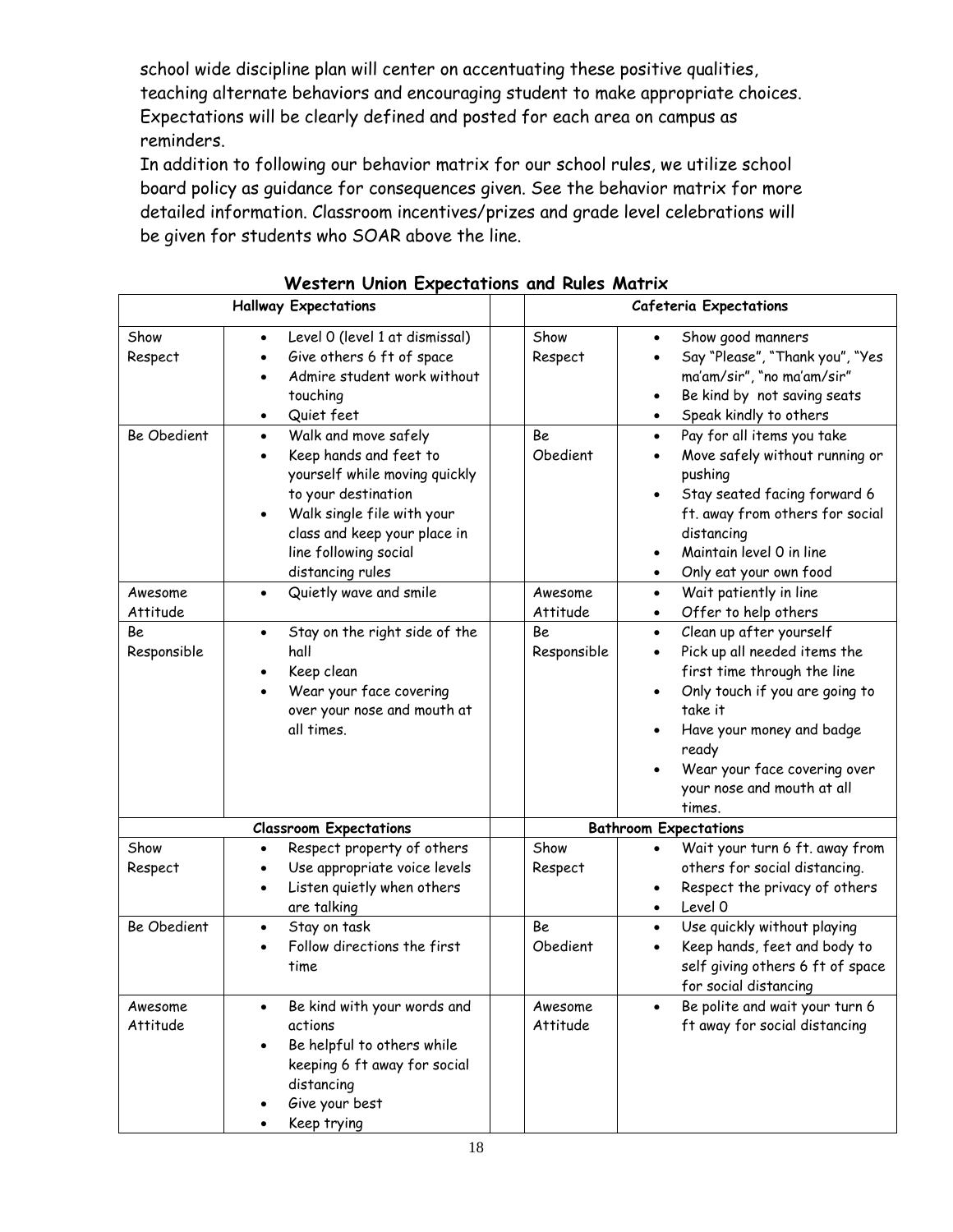| Be<br>Responsible   | Be prepared<br>$\bullet$<br>Complete classwork and<br>homework<br>Store belongings in assigned<br>area.<br>Wear your face covering<br>over your nose and mouth at<br>all times.<br>Take home water bottles and<br>masks for cleaning daily.                                                                                            | Be<br>Responsible   | Wash your hands with soap and<br>$\bullet$<br>water for 20 seconds<br>Keep the restroom clean<br>Remember to flush<br>Use 1 paper towel and 1 pump<br>of soap to avoid waste<br>Wear your face covering over<br>your nose and mouth at all<br>times.            |
|---------------------|----------------------------------------------------------------------------------------------------------------------------------------------------------------------------------------------------------------------------------------------------------------------------------------------------------------------------------------|---------------------|-----------------------------------------------------------------------------------------------------------------------------------------------------------------------------------------------------------------------------------------------------------------|
|                     |                                                                                                                                                                                                                                                                                                                                        |                     |                                                                                                                                                                                                                                                                 |
|                     | <b>Bus Expectations</b>                                                                                                                                                                                                                                                                                                                |                     | Car Rider Line Expectations                                                                                                                                                                                                                                     |
| Show<br>Respect     | Level 0 when instructed<br>٠<br>Level 1 at all other times<br>Treat bus with care<br>٠<br>Use kind words<br>$\bullet$                                                                                                                                                                                                                  | Show<br>Respect     | Level 0<br>Admire student work without<br>touching                                                                                                                                                                                                              |
| Be<br>Obedient      | Follow directions of bus driver<br>$\bullet$<br>Sit properly and face forward<br>$\bullet$<br>Keep hands and feet to<br>$\bullet$<br>yourself and out of aisle                                                                                                                                                                         | Be<br>Obedient      | Stay behind blue line<br>$\bullet$<br>Keep hands and feet to<br>yourself, giving others 6 ft<br>of space for social<br>distancing.<br>AM- Step out of car and<br>move hair off forehead for<br>temperature check and<br>answer screening questions<br>honestly. |
| Awesome<br>Attitude | Help others as needed while 6<br>$\bullet$<br>ft away for social distancing                                                                                                                                                                                                                                                            | Awesome<br>Attitude | Treat others kindly<br>$\bullet$<br>Wait patiently                                                                                                                                                                                                              |
| Be<br>Responsible   | Stay in assigned seat<br>$\bullet$<br>Place book bag and hands in<br>$\bullet$<br>lap<br>Keep all items in book bag<br>Keep the bus clean<br>Wear your mask over your<br>nose and mouth at all times.<br>Move your hair off of<br>$\bullet$<br>forehead for temperature<br>check in the AM and answer<br>screening questions honestly. | Be<br>Responsible   | Be alert and attentive to<br>$\bullet$<br>directions<br>Move to spot the first time<br>$\bullet$<br>when name is called keeping<br>6 ft away for social<br>distancing                                                                                           |
|                     | <b>Playground Expectations</b>                                                                                                                                                                                                                                                                                                         |                     | <b>Remote Learning</b>                                                                                                                                                                                                                                          |
| Show<br>Respect     | Enter and exit the building on<br>level 0<br>Apologize for accidents<br>$\bullet$<br>Admire nature without<br>touching                                                                                                                                                                                                                 | Show<br>Respect     | Sit appropriately<br>Listen quietly<br>Keep mute on except when<br>speaking<br>Raise your hand to be called<br>on to unmute and speak<br>Avoid distractions from<br>siblings, pets, and toys.                                                                   |
| Be<br>Obedient      | Play with others while keeping<br>$\bullet$<br>hands and feet to yourself<br>and giving others 6 ft of<br>space for social distancing                                                                                                                                                                                                  | Be<br>Obedient      | Stay on task<br>Follow directions<br>Avoid using chat unless<br>directed by teacher                                                                                                                                                                             |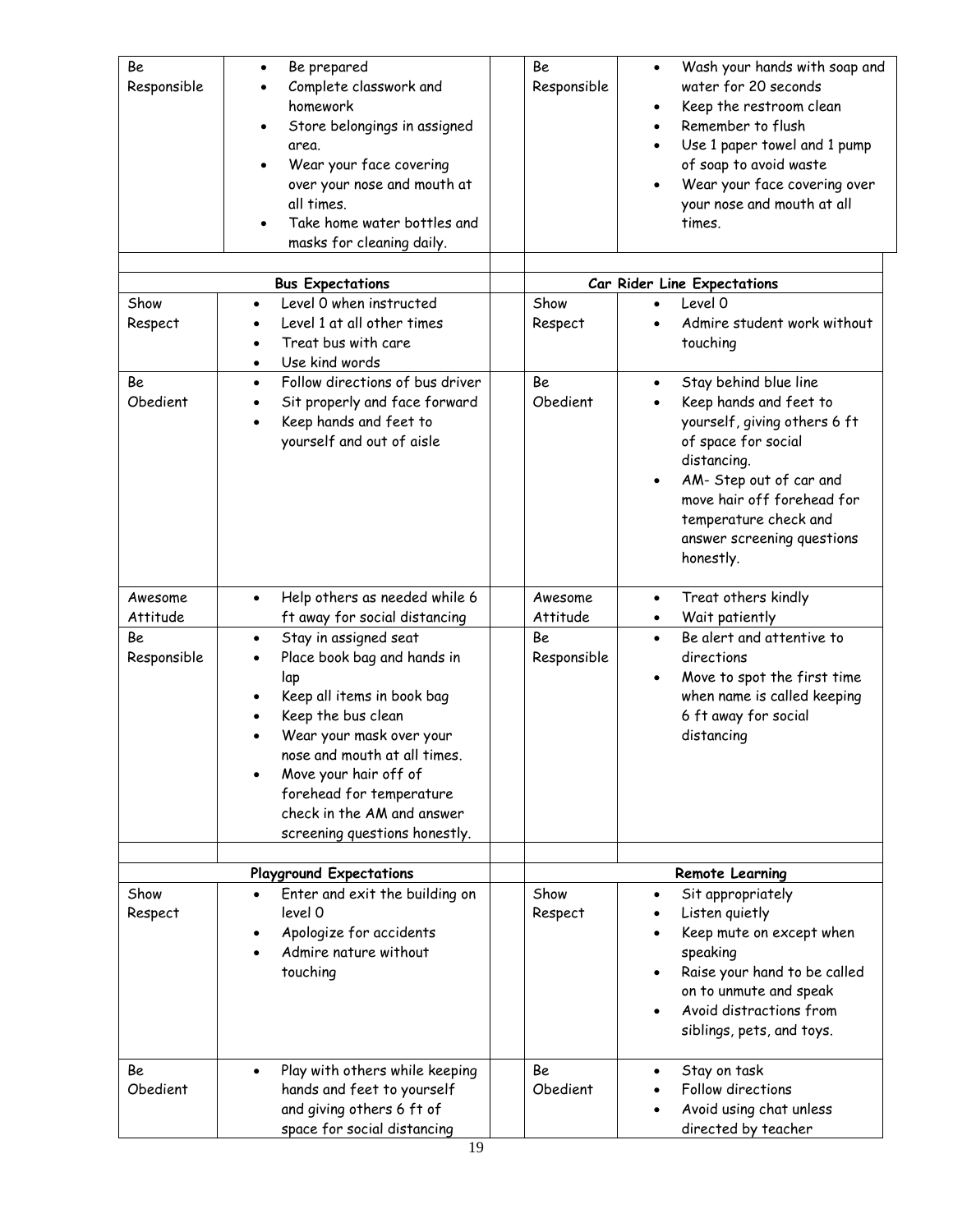|                     | Keep rocks, mulch and sticks<br>٠<br>on the ground                                                                                                                                                                                                 |                     |                                                                                                                                                          |
|---------------------|----------------------------------------------------------------------------------------------------------------------------------------------------------------------------------------------------------------------------------------------------|---------------------|----------------------------------------------------------------------------------------------------------------------------------------------------------|
| Awesome<br>Attitude | Show good sportsmanship by<br>$\bullet$<br>not arguing<br>Compromise to solve<br>disagreements<br>Take turns with the games<br>$\bullet$<br>ensuring to stay 6 ft away for<br>social distancing<br>Be active<br>$\bullet$<br>Have fun<br>$\bullet$ | Awesome<br>Attitude | Do all tasks right away<br>$\bullet$<br>Participate in the class<br>$\bullet$<br>session                                                                 |
| Be<br>Responsible   | Play safely with others while<br>$\bullet$<br>keeping 6 ft. away for social<br>distancing<br>Use equipment appropriately<br>$\bullet$<br>Remain in sight of teacher                                                                                | Be<br>Responsible   | Attend class sessions<br>$\bullet$<br>Be on time<br>$\bullet$<br>Be prepared with materials<br>$\bullet$<br>needed<br>Complete classwork and<br>homework |

**Desks and cubbies (students' storage areas):** Desks and cubbies (students' storage areas) are the property of UCPS and Western Union Elementary. Administration has the right to search any and all book bags, desks, cubbies (students' storage areas) and other areas with reasonable cause.





WUES takes pride in the appearance of its grounds, buildings and furnishings. The physical appearance of the school reflects the care and effort of caretakers, students, and faculty in maintaining attractive surroundings for school activities. All students, staff and visitors are called upon to do their part in observing common courtesy and in being mindful of all efforts made on their behalf.

Students, staff and visitors are expected to dress appropriately for the classroom, recess, PE and the weather. School dress contributes to the school atmosphere. Their clothing should not be a distraction in the learning environment and should be comfortable for all school activities. The education of students is our highest priority and students' clothing should not serve as a hindrance to that purpose.

#### **TOPS**

- o All "tank" shirt straps must be at least the width of a credit card (i.e.– no spaghetti straps, including cold-shoulder tops)
- o No undergarments may show
- o No midriff revealed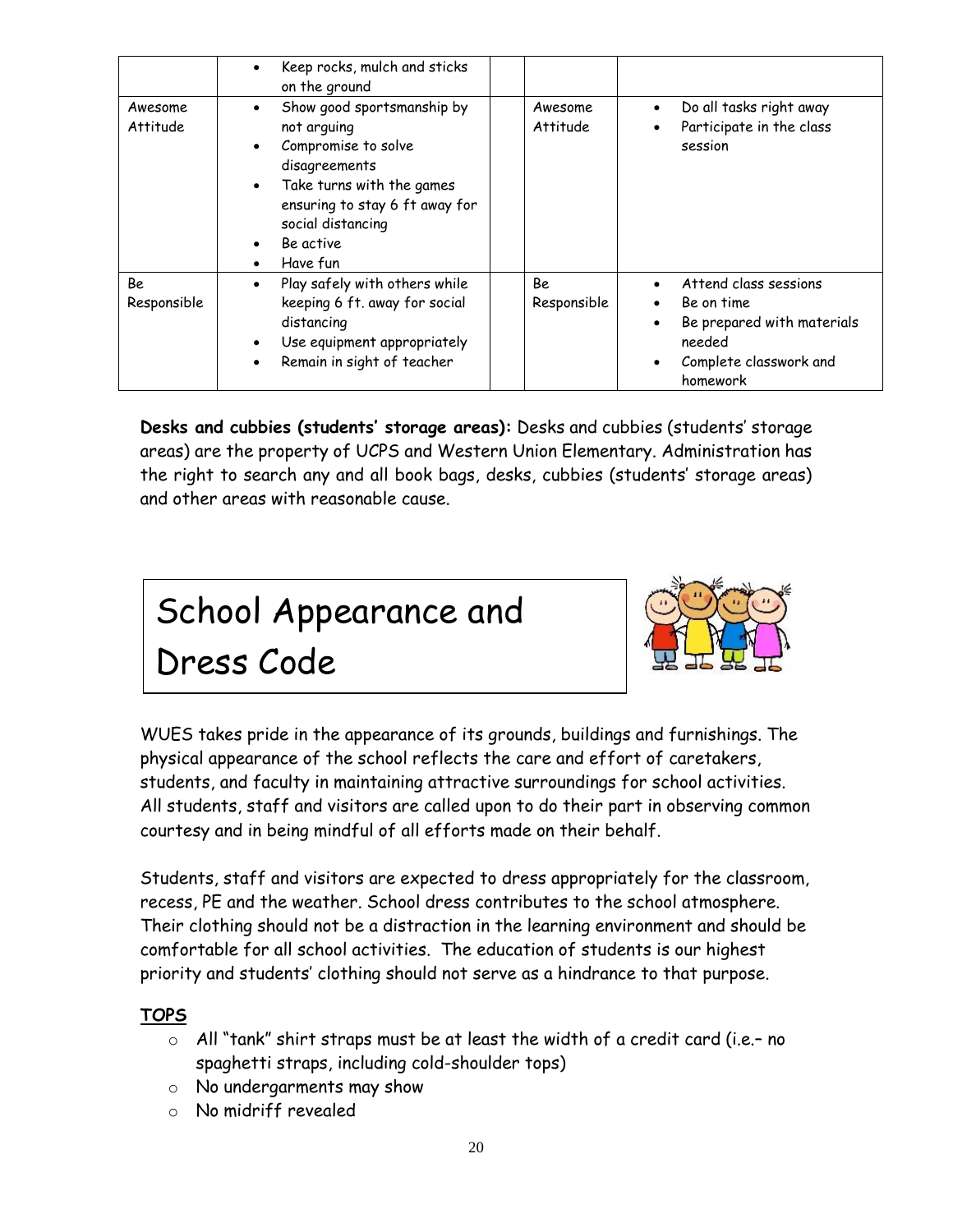- o No revealing tops
- o No backless or strapless tops / dresses

#### **BOTTOMS**

- o Pants must fit so there is no underwear showing when student is sitting and / or standing
- o Skirts / shorts / dresses is at least fingertip length *When the student stands with hands at their side, the hemline must be below the student's fingertips*

#### **SHOES**

- o No shoes with more than a 1 inch heel
- $\circ$  Sandals or flip-flops may be worn under the condition they do not endanger the student
- o Shoes having or needing laces must be tied
- o No shoes with "wheels"

#### **OTHER ITEMS**

- o Only prescription eyewear
- o No hats or bandanas worn during the school day
- o Logos/items may not promote alcohol, drugs, tobacco, profanity or inappropriate sayings / pictures
- o Face Coverings must be worn at all times unless directed by teacher for an assigned "mask break"

If a student is not dressed appropriately, a parent will be notified to bring that child a change of clothes. We do have a small selection of clothing in our clothing closet that could be provided.

# General Information

#### **ANNUAL CONSENT NOTIFICATION**

Parents/guardian may withhold consent for the following items: the release of student directory information about his/her child to outside organizations; a student's participation in curriculum related to 1) prevention of sexually transmitted diseases including AIDS, 2) the avoidance of out-of-wedlock pregnancy, 3)abstinence until marriage, and 4) abstinence based on sex education; a student's use of guidance programs for individual counseling, small group counseling related to addressing specific problems, or referral to community resources on issues of a private nature, as well as information on where to obtain contraceptives or abortion referral service. Neither parental notification nor parental permission is required for large group sessions, initial consultation intended to identify the student's needs or counseling where child neglect is suspected. A parent/legal guardian wishing to withhold consent must do so in writing after receiving notice. Otherwise, consent to the programs or activities are presumed.

**ANNUAL NOTIFICATION of RIGHT** Per UCPS's policy 4-14 (found on the UCPS website under BOE policies), all student records will be current and maintained with appropriate measures of security and confidentiality. As per FERPA , parents (or students over the age of 18) have the right to: inspect and review the student's educational records and the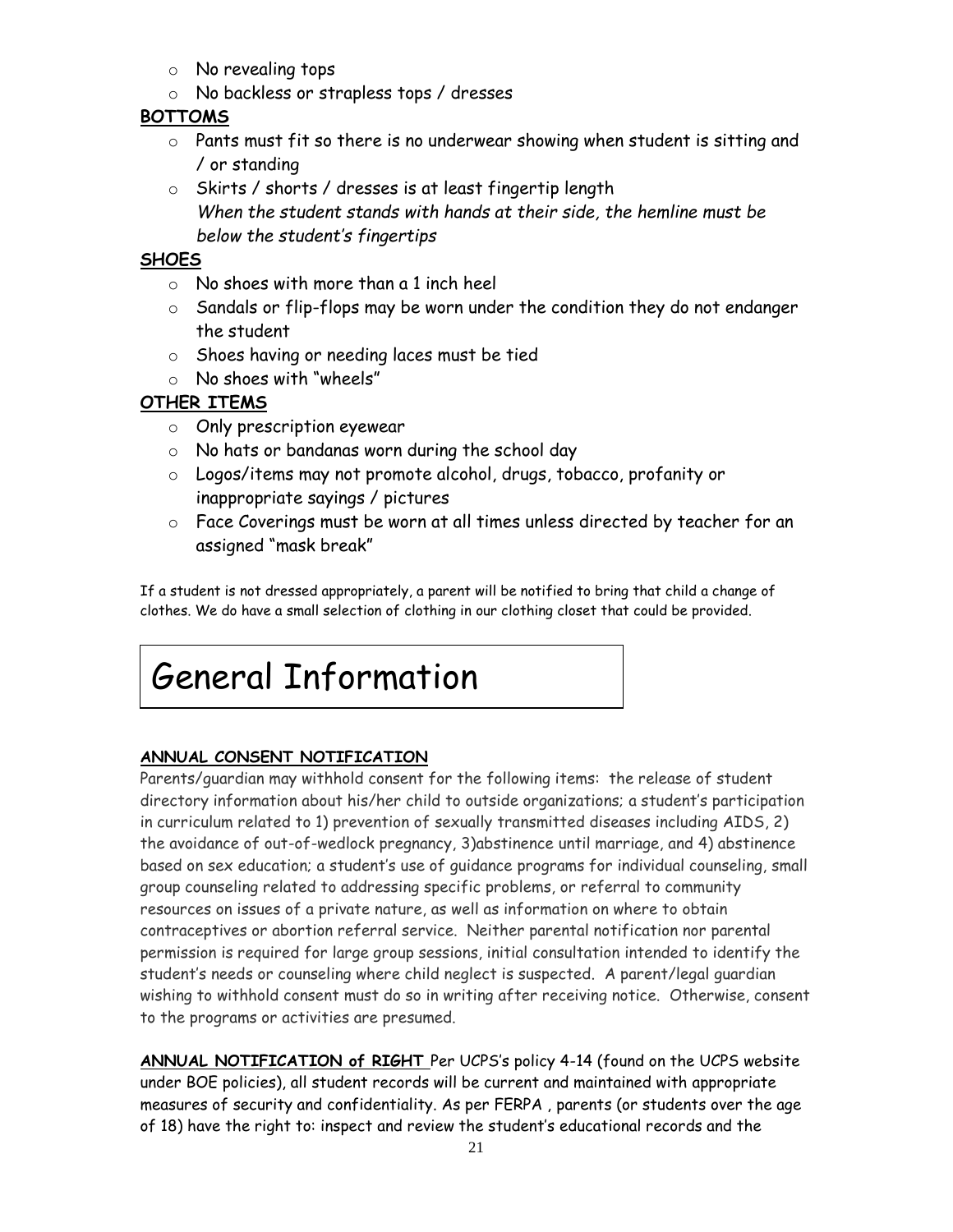procedure for exercising this right; to request amendment of the student's educational records that the parent or eligible student believes to be inaccurate, misleading or in violation of the student's privacy rights, and the procedure for exercising this right; to disclosures of personally identifiable information contained in the student's education records, except to the extent that FERPA authorizes disclosure without consent; the type of information designated as directory information and the right to opt out of release of directory information; that the school district releases records to other institutions that have requested the information and in which the student seeks or intends to enroll; the right to opt out of releasing the student's name, address and phone number to military recruiters or institutions of higher education that request such information; a specification of the criteria for determining who constitutes a school official and what constitutes a legitimate educational interest if the school discloses or intends to disclose personally identifiable information to school officials without consent; and the right to file complaints with the Family Policy Compliance Office in the U.S. Department of Education.

#### **CLOSINGS – emergency or weather related school closings**

Please stay tuned to media stations during the working day in the event school may be closed early due to inclement weather. Due to communication demands at the school, please refrain from calling Western Union in order to keep telephone lines open. Remember that a Blackboard Connect message will be issued from the school district office in the event school is cancelled or delayed. Parents can also check the UCPS website at www.ucps.k12.nc.us for up to date information.

#### **CONNECT-ED**

Connect-Ed is a communication tool that will be used to notify you of important school messages. This system relies on the use of the telephone and e-mail to notify you of such things as school delays or closings, PTO meetings and other special announcements. It is extremely important that we have your correct telephone number and e-mail address so that you can receive our messages. **If your telephone number/e-mail changes at any point throughout the school year, please notify your child's teacher and the front office with the correct number.**

#### **COUNSELOR**

Our counselor is available to talk with parents individually and/or with students. Individual and small group counseling is available for students. You may also contact the counselor if you have any questions concerning a 504 (or if your child has a medical diagnosis that you believe is affecting them academically).

#### **Drills--Fire, Tornado, and Safety Alerts**

Fire drills, tornado drills, and safety alert/lockdown drills are held at scheduled times throughout the school year. Teachers will explain rules, procedures, and routes to take for their individual classes. Good behavior, following of directions, and regular school and county rules apply during these drills. During the pandemic, we will conduct assimilated drills and teachers will explain all safety procedures to students.